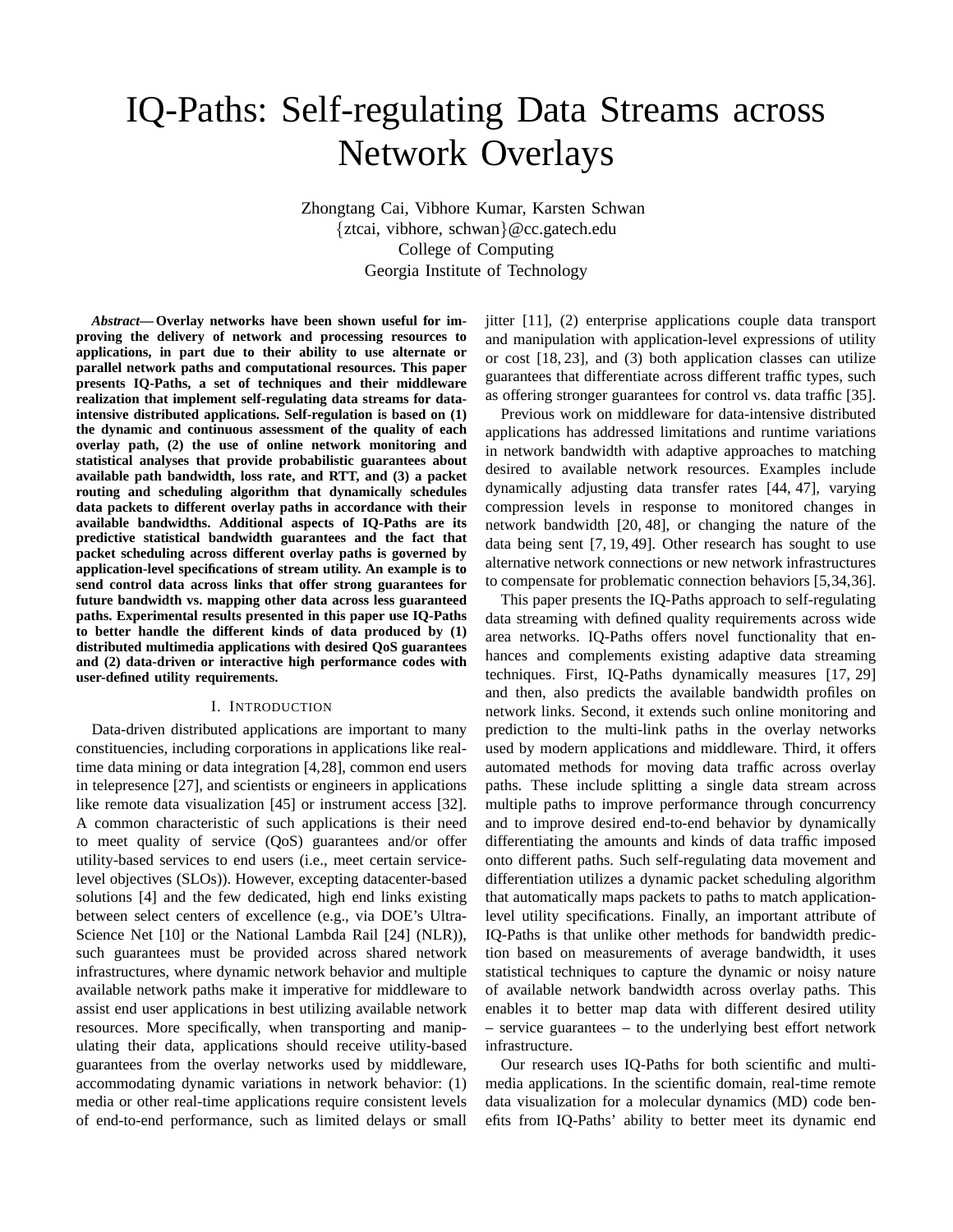

Figure 1: IQ-Paths overlay network: servers, routers, and clients continually assess the qualities of their logical links, admit and map data streams with different desired utility using a self-regulating packet routing and scheduling algorithm.

user requirements. A specific example is to differentiate the transport of various elements of the application's data streams, in this case being the atoms vs. bond forces visually depicted for each timestep of the MD application. Another example is to use network paths with more stable bandwidths for the critical 'control' traffic in the remote visualization software and also for the most time-sensitive data sets in large volume parallel data transfers. Stability is dynamically diagnosed and predicted via the aforementioned statistical techniques. In the multimedia domain, IQ-Paths is shown to deliver improved performance for different encoding levels of MPEG-4 video streams.

Results in Section VI also demonstrate the advantages derived from IQ-Paths' statistical guarantees. Specifically, we demonstrate distinct improvements over earlier work on adaptive methods that provide QoS over wide-area networks by predicting future average network behavior from past history [26]. With such methods, quantities like RTT can be predicted well, but average available bandwidth or packet loss rate are not easily captured (e.g., using predictors like MA, AR, or more elaborate methods like ARMA and ARIMA) [50]). This is because noise is a large portion of the signal in the time series of available bandwidth or packet loss rate. As a result, the values for predicted average bandwidths will have large prediction errors. For example, the results reported in [50], based on measurements at over 49 well-connected academic and research institutions, have prediction errors larger than 20% for more than 40% of the predicted values (i.e.,  $|predicted value/actual value| > 1.2$ ), and for 10% of the values, prediction error is larger than 50%. In comparison, IQ-Paths can provide an application with strong guarantees, stating that it will receive its required bandwidth 99% of the time or experience a deadline miss rate (i.e., jitter) of less than 0.1%, for example. Finally, other methods apply low frequency filters [8] to measured values, to reduce prediction error, but unfortunately, this means that they essentially eliminate the noisy nature of (i.e., dynamic variations experienced over) certain network paths. The outcome is that applications cannot adjust to or deal with such variations, by mapping less important or less delay-sensitive data to noisier connections,

for example.

Figure 1 illustrates an example of an IQ-Paths overlay, which utilizes automatic network resource profiling, admission control, and self-regulating data routing and scheduling to guarantee different streams' desired utility requirements. The overlay implemented by IQ-Paths has multiple layers of abstraction. First, its *middleware underlay* – a middleware extension of the network underlay proposed in [31]) – implements the execution layer for overlay services. The underlay is comprised of processes running on the machines available to IQ-paths, connected by logical links and/or via intermediate processes acting as router nodes. Second, underlay nodes continually assess the qualities of their logical links as well as the available resources of the machines on which they reside. The service guarantees provided to applications are based on such dynamic resource measurements, on runtime admission control, resource mapping, and on a self-regulating packet routing and scheduling algorithm. This algorithm, termed PGOS (Predictive Guarantee Overlay Scheduling), provides probabilistic guarantees for the available bandwidth, packet loss rate, and RTT attainable across the best-effort network links in the underlay.

Key technical advantages of IQ-Paths and its PGOS algorithm include the following:

- *Probabilistic and 'violation bound' guarantees*: since the PGOS algorithm uses bandwidth distribution analysis and prediction to capture network dynamics, it can make service guarantees and provide prediction accuracies superior to those provided by prediction methods based on average network behavior: (1) it can ensure that applications receive the bandwidths they require with high levels of assurance (e.g., it can guarantee that an application receives its required bandwidth 99% of the time or that its deadline miss rate is less than 0.1%)); (2) in addition, PGOS can also provide deadline violation guarantees that bound the average number of packets that miss their guaranteed QoS (e.g., their deadlines).
- *Reduced jitter*: by reducing jitter in applications like remote data acquisition or display, buffering needs are reduced. This is particularly important for high volume data transfers in time- or delay-sensitive applications.
- *Differentiated streaming services*: different streams can receive different levels of guarantees. As a result, when applications use close to the total available bandwidths of all overlay paths, PGOS can ensure that high utility streams receive stronger service guarantees that others.
- *Full bandwidth utilization*: providing guarantees does not imply sacrificing the bandwidths available to applications (e.g., by purposely under-utilizing some link). Instead, PGOS has sufficiently low runtime overheads to satisfy the needs of even high bandwidth wide area network links.

The remainder of this paper is organized as follows. The next section describes related work, to provide a better perspective on the technical contributions of the IQ-Paths ap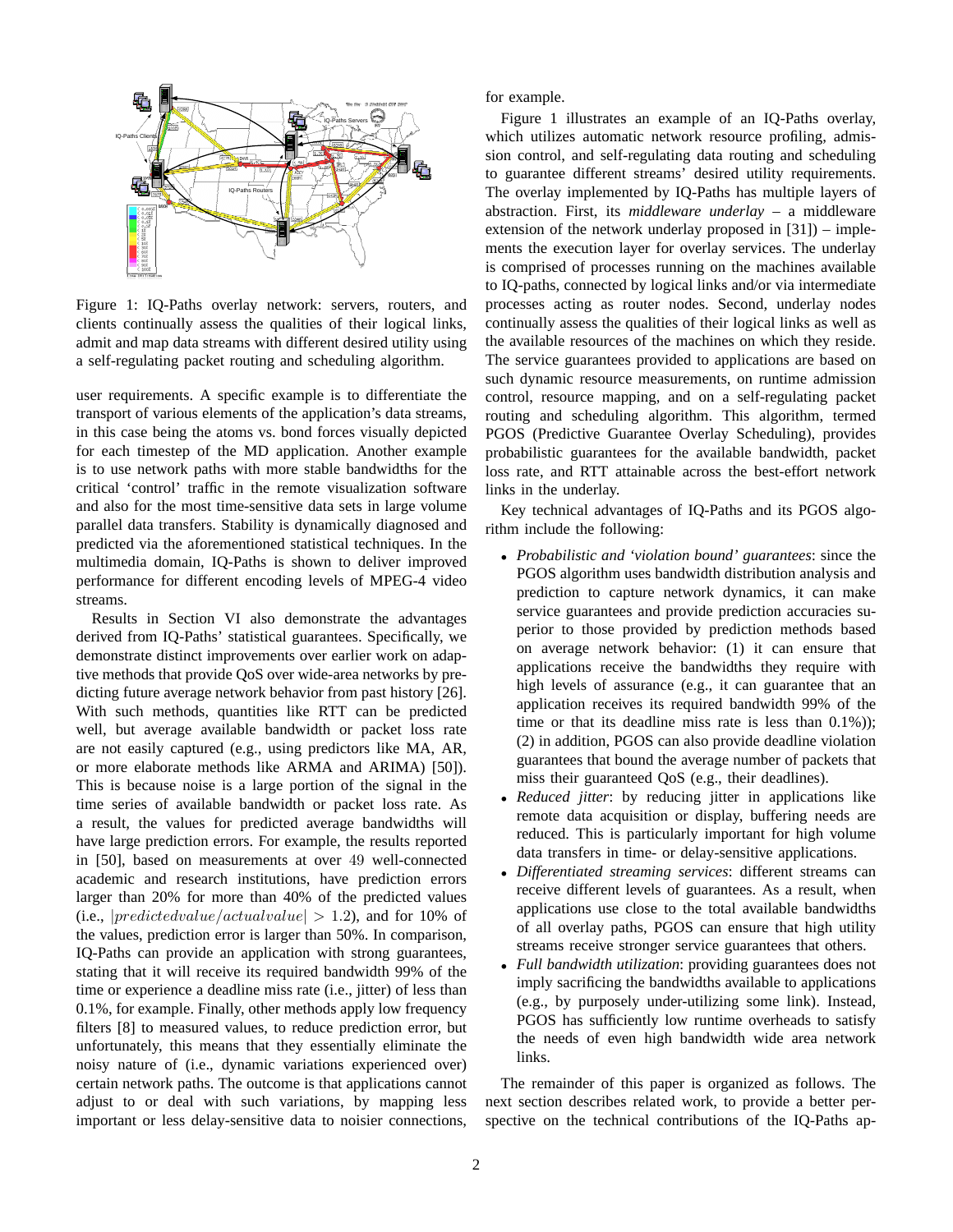proach. We then outline the software architecture of IQ-Paths, followed by descriptions of its bandwidth prediction methods and of the PGOS algorithm using these methods. Experimental evaluations on an emulated network testbed appear before the paper's conclusions.

## II. RELATED WORK

While the PGOS packet scheduling algorithm is inspired by the DWCS packet scheduling algorithm described in [47], its use for efficient multimedia data streaming across the Internet leverages substantial prior work on improving the quality of network video streaming [19, 37, 38]. Here, early work established the utility of adding and dropping different encoding layers of video streams for longer term coarse-grain stream adaptation [44]. Improvements like those in [37] also use a TCP-friendly control mechanism to react to congestion on shorter timescales, with mismatches between the two timescales absorbed by buffering at the receiver. The specific control mechanisms we use for multimedia data streaming are based on the work described in [19], which proposes an adaptive layered video streaming algorithm for MPEG-4 with limited buffer size. Priorities are used in the VOP (video object plane) to select or discard each VOP element based on average bandwidth prediction, to control the fashion in which finegrain scalable coding allocates bandwidth to different encoding layers. In contrast, IQ-Paths uses statistical bandwidth measurement and prediction to capture network link qualities, and its PGOS self-regulating data routing and scheduling algorithm can utilize both multiple or alternate overlay paths to satisfy different video layers' utility requirements. The outcome is improved smoothness of video playback, despite the variablebit-rate nature of layered video. The additional techniques described in [11] can be used to further smooth such variablebit-rates, thereby attaining a constant transfer rate for each time interval in the transmission process.

A useful extension of our research for video streaming in peer-to-peer networks might use the techniques described in [33], which suggests the use of 'Hill-building' algorithms to deal with source disconnection and with substantial changes in client download rates. While earlier video portions are being played back, these on-line algorithms continuously pre-fetch video in small variable quality 'chunks' to best use currently available bandwidth, minimizing the sum of the squares of the number of layers not used in video playback.

OverQoS [42] describes the general idea of using overlays and admission control to deliver video across the Internet. OverQoS uses a Controlled-Loss Virtual Link (CLVL) abstraction to bound the loss rate observed by a traffic aggregate. Performance gains are achieved by FEC (Forward Error Correction) and conditional packet retransmission in the form of ARQs (Automatic Repeat reQuests). In each CLVL, bandwidth less than the total available bandwidth can be achieved for a subset of the OverQoS flows, with high probability, but potentially at the expense of other flows. In contrast, the PGOS algorithm controls path usage with a more general link abstraction that is able to provide statistical guarantees for both single and multiple streams across both single and multiple paths across the overlay.

Both IQ-Paths and OverQos assume that overlay routing nodes can be placed such that the paths between different pairs of routing nodes do not share common bottlenecks. In practice, such placements require knowledge of the network, by using methods of detecting shared congestion across flows [39], or by using more direct ways of detecting network topologies [40]. A general way to implement information exchanges between middleware and networks is described in [31], with a design of a network underlay that extracts and aggregates topology information from the underlying Internet. Overlay networks query the underlay when making application-specific routing decisions. The current implementation of IQ-Paths could take advantage of underlays, with network monitoring functions embedded in the communication layers of the middleware providing inputs to overlay construction and to its dynamic management. In addition, we could utilize the results of recent work on a 'map of the Internet' described in [41], which annotates it with properties that include connectivity, geography, routing policy, patterns of loss, congestion, failure and growth, etc.

Our general approach of using overlay networks to adapt to network dynamics is shown feasible in [8], which compares the performance of an End System Multicast architecture to that of IP Multicast. The paper also notes that noisy link measurements coupled with aggressive adaptation can cause overlay instability, while conservative adaptations may experience low performance. The proposed solution is to use exponential smoothing to capture the long term performance of a link, thereby distinguishing persistent from temporary changes. Our approach differs in that it exploits knowledge about noise rather than suppressing it, for example, by mapping critical data flows to less noisy links.

The ability of overlay networks to provide differentiated data delivery services requires certain levels of independence in underlying network links' packet losses, changes in bandwidth, etc. For the Internet, [2] shows that there is a reasonable degree of loss and failure independence across different links. Measurements on Planetlab [9] and our own analyses of Planetlab active probing trace and NLANR passive measurement traces show that there are reasonable degrees of bandwidth independence for different Internet links.

A basic contribution of the PGOS algorithm is its ability to predict future network behavior. [50] points out the difficulty of predicting bandwidth in wide area networks, studying the likelihood of observed bandwidth remaining in a region for which the ratio between the maximum and minimum observed values is less than a factor of  $\rho$ . We adopt a similar approach, assuming that it is difficult to predict the exact value of throughput in the next time interval (e.g., in the next second) and instead, providing statistical guarantees for predicting the distribution of throughput in the near future. Interestingly, as shown in [34], it is easier to make guarantees about RTT. Finally, we also leverage the substantial research on measuring available bandwidth described in [17,29]. Of specific relevance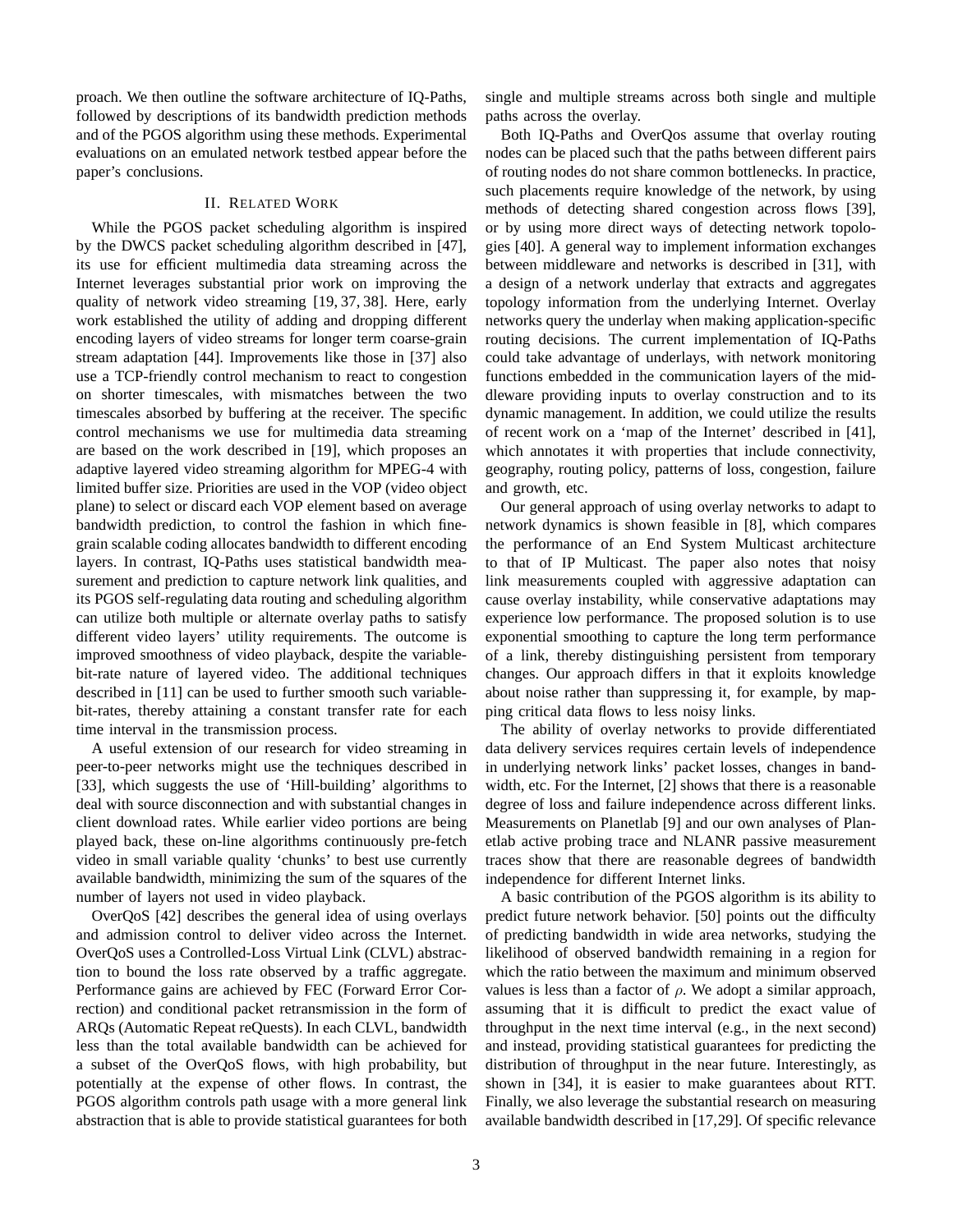to this paper is recent work presenting more accurate metrics and algorithms to measure the variation of end-to-end available bandwidth [30].

## III. SOFTWARE ARCHITECTURE OF THE IQ-PATHS MIDDLEWARE



Figure 2: Middleware Architecture.



Figure 3: Structure of IQ-Paths Overlay Node.

The software architecture of the IQ-Paths middleware is depicted in Figure 2. It is derived from our substantial experiences with the IQ-ECho [6, 7, 15] high performance publish/subscribe infrastructure implementing channel-based information subscriptions. IQ-Paths leverages IQ-ECho's support for multiple transport protocols (e.g., TCP, RUDP, SCTP) and its monitoring modules for measuring desired network metrics from middleware and in cooperation with certain transport modules (e.g., RUDP). PGOS routing/scheduling module aggregates such runtime measurements in order to schedule application packets across multiple overlay paths. Unlike ECho, however, IQ-Paths is realized at a layer 'below' the publish/subscribe model of communication. Namely, IQ-Paths manipulates arbitrary application-level messages flowing from data sources to data sinks. Whether such messages are described as pub/sub events or in other forms is immaterial to the research described here. Similarly, IQ-Paths is not concerned with how source-to-sink links are established. It supports both direct source-to-sink links and more complex linkages that utilize overlay networks to route messages and process them 'in-flight' on their paths from sources to sinks. One way for end users to establish such linkages is via IQ-ECho's 'derived channel' abstraction [15]. Another way is to use the deployment features implemented as part of the 'intransit' information flow infrastructure described in [21]. A third way is to directly use IQ-Paths as the transport layer for applications, as with the  $IQ^{PG}$ -GridFTP implementation used in the evaluation section of this paper.

The goal of IQ-Paths is to provide a general framework for routing, scheduling, and processing streams of applicationlevel messages. Generality is established by layering IQ-Paths 'beneath' the different messaging models used by end users, including the IQ-ECho and in-transit models developed in our own research. A specific example is the IQ<sup>PG</sup>-GridFTP described in this paper, which (1) replaces its transport level with IQ-Paths and (2) interposes the IQ-Paths message routing and scheduling algorithm between GridFTP's parallel link layer and lower level message transports. As a result, IQ-GridFTP (1) retains its ability to exploit parallelism in data transport by simultaneously using multiple network links, while more importantly, (2) gaining the ability to adjust the volumes of data being transferred to the current behavior of each single network link between source and sink, and (3) using overlay paths and path bandwidth-sensitive message routing and scheduling to better control how data is streamed across multiple links from source to sink.

Important components of the IQ-Paths middleware described in this paper are its Statistical Monitoring techniques and its Routing/Scheduling algorithms. Figure 3 illustrates the structure of each IQ-Paths overlay node and the dynamic interactions of these software components. Specifically, the Statistical Monitoring component monitors the bandwidth characteristics (i.e., bandwidth distribution) of each overlay path and shares this information with the Routing/Scheduling component. The latter routes applications' data streams and sub-streams to the appropriate overlay paths and in addition, for each path, it schedules the data packets mapped to it. The goal, of course, is to route and schedule application-level messages to continuously match the network loads imposed by the middleware to the available network bandwidths present in overlay paths, such that application-level metrics of stream utility are met (e.g., probabilistic guarantees on the timeliness of data delivery).

The remainder of this paper ignores other components of the IQ-Paths middleware, referring the reader to a more complete description of the system in [7]. We next describe the manner in which bandwidth guarantees are attained.

## IV. STATISTICAL BANDWIDTH PREDICTION AND GUARANTEES

The PGOS algorithm presented in Section V provides to an end users predictive guarantees that with some large probability, application-level messages will experience certain levels of bandwidth across certain overlay paths. Toward this end, for each overlay path, IQ-Paths network monitoring (1) tracks the past distribution of path bandwidth, and (2) uses the percentile points in that distribution as the bandwidth predictor. The PGOS algorithm then uses these predictions to judiciously map application-level messages across overlay paths. This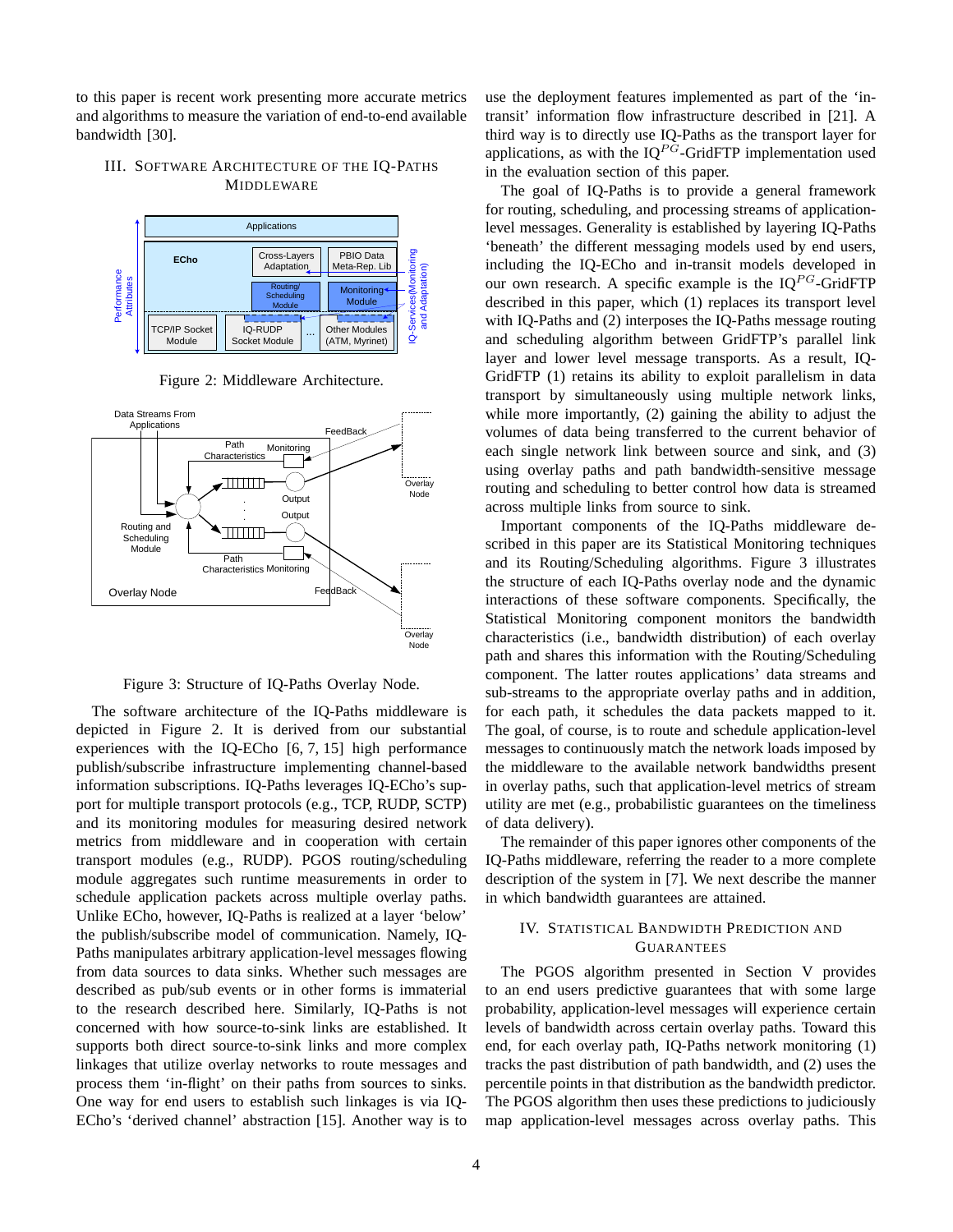section explains (1) and (2) in more detail. The validity of our approach is demonstrated in Section VI-A, which shows that the efficacy of the PGOS statistical bandwidth predictor is much higher than that of predictors for average bandwidth.

*Comparison of average with statistical bandwidth prediction:* For each specific overlay path, frequent bandwidth variation makes it difficult to predict the exact values of average available bandwidth in the near future, both for very short timescales like milliseconds and for the second timescales at which IQ-Paths operates. The idea of statistical prediction is to leverage rather than suppress such variations, in order to provide to applications probabilistic bandwidth guarantees like the following: for some large value of  $P_0$ , we can find the value of  $bw_0$ , such that the probability  $P(bw \geq bw_0) \geq P_0$ . While predicting the exact value of future bandwidth is hard, statistical prediction relaxes the prediction requirement by asking if we can obtain certain amount of bandwidth with high probability. Because of the IID nature of available bandwidth, statistial prediction has much smaller prediction error than average bandwidth prediction. Furthermore, statistical prediction also captures the service-level objectives of many applications, including multimedia and scientific codes, answering questions like: 'can some stream obtain specific amounts of bandwidth most of the time?'

Another useful attribute of statistical prediction is its ability to retain certain information of potential value to end user applications. Specifically, when predicting average bandwidth, using a larger timescale for average time may reduce prediction error in some cases, since this effectively applies a smoothing filter to the available bandwidth time series. Statistical bandwidth prediction, in contrast, retains information about bandwidth variation, so that end users can be told, for instance, that some non-congested path can provide stable available bandwidth, whereas another path provides the same level of bandwidth with much less stability (i.e., with higher potential losses). IQ-Paths recognizes this beneficial property of statistical vs. average bandwidth prediction, exploiting it to better map different application-level data streams across overlay paths with stable vs. less stable bandwidth properties. A concrete example is to use a stable path for critical data in remote program steering [43] and a less stable path for additional information about the state of the remote application being steered.

## V. THE PGOS OVERLAY PATH GUARANTEE AND SCHEDULING/ROUTING ALGORITHM

This section describes the Predictive Guarantee Overlay Scheduling (PGOS) algorithm, first discussing the general algorithm framework, then clarifying the concept of predictive guarantees and describing the algorithm itself.

#### *A. General Framework*

An overlay network like the one in Figure 1 may be represented as a graph  $G = (V, E)$  with n overlay nodes and  $m$  edges. An overlay node may be a server (i.e., data source) running on some host, a client (i.e., data sink), or a daemon for data routing. There may exist multiple distinct paths  $P^j$ ,  $j = 1, 2, ... L$ , between each server and client, where  $P^j = (V^j, E^j), V^j = \{v_0, v_1, ... v_k, v_p \neq v_q \text{ if } p \neq q\}$ and  $E^j = \{v_0v_1, ..., v_{k-1}v_k, \text{ where } v_pv_{p+1} \in E, \text{ for all } 0 \leq$  $p \leq k - 1$ . As in [42], we make no assumptions about the placement of overlay nodes in the network. Rather, we assume that the middleware has determined some suitable placement [22].

For each overlay link, since network bandwidth varies over time, the service time of each application-level message is not known a priori and varies over time. The specific problem addressed by the PGOS algorithm is further illustrated in Figure 4, where multiple streams  $S^j$ ,  $j = 1, 2, ...N$  must be transmitted from Server  $s$  to Client  $c$  with 'best' predictive performance guarantees. Figure 5 illustrates a server that deliver multiple streams (in Queue 1, 2, ...) to a client via overlay paths 1, 2, etc. In this model, there is one scheduler and L path services (each service corresponds to one overlay path used to deliver packets, with service rate  $r^{j}(t)$ ).



Figure 4: Overlay Routing and Scheduling Algorithm Framework.



Figure 5: Routing and Scheduling on the Server.

Applications specify stream utility in terms of the minimum bandwidths they require, or using Window-Constraints [46] requirement. A Window-Constraint is specified by the values  $x_i$ , and  $y_i$ , where  $y_i$  is the number of consecutive packet arrivals from stream  $S_i$  for every fixed window, and  $x_i$  is the minimum number of packets in the same stream that must be serviced in the window. The idea, of course, is to guarantee to an application that at least some minimum number of packets in each time window will be serviced. Utility formulations like these have been shown useful widely useful, ranging from scientific applications (to limit buffering needs), to multimedia applications (to reduce jitter), to realtime applications (to limit numbers of missed deadlines). In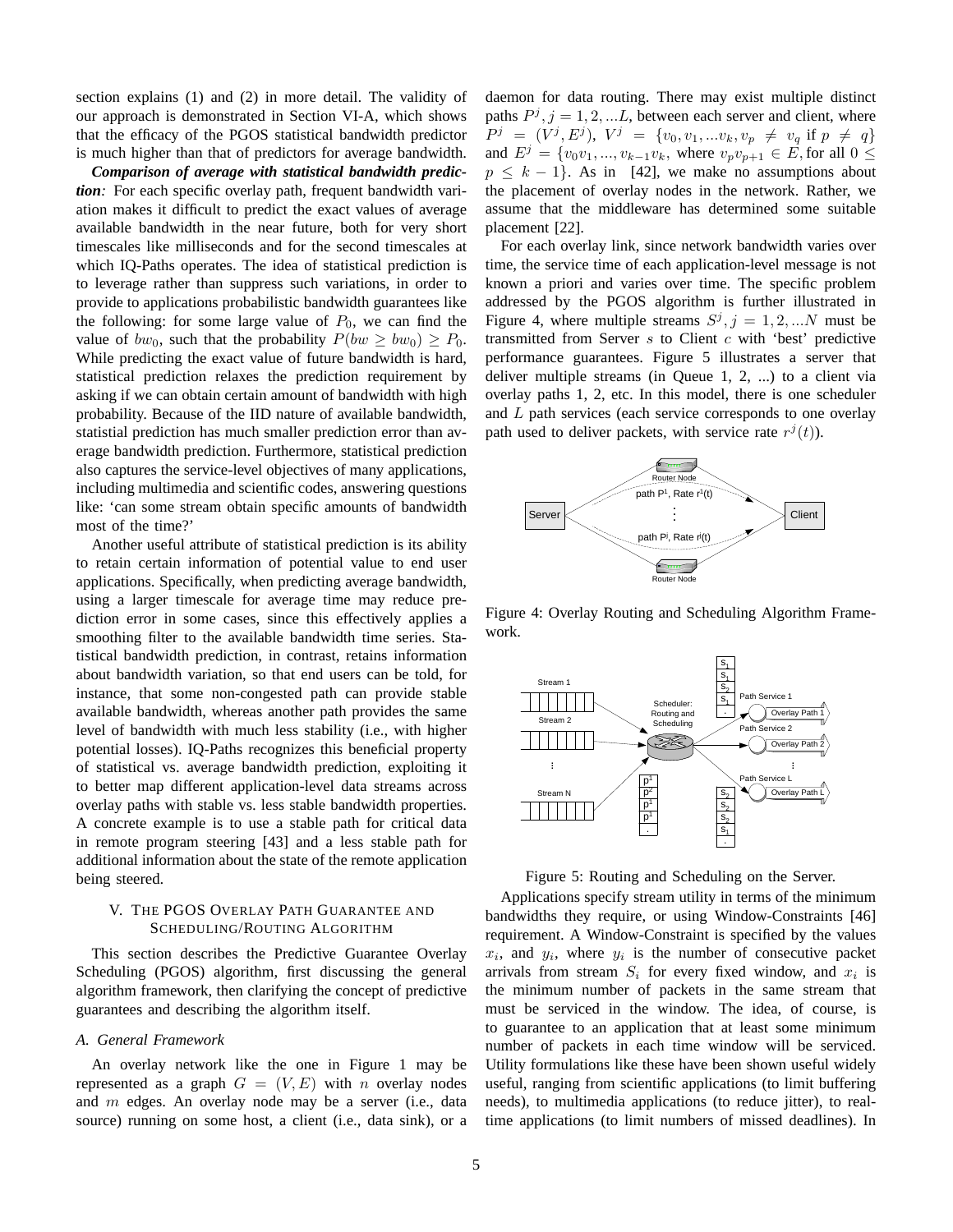the high performance domain, such guarantees are useful for control traffic (to limit the number of late control messages), for data traffic (to reduce buffering needs for high end data streams), and to distinguish the criticality of data transmission across multiple data streams.

The dynamics of the underlying network make it difficult to satisfy the minimum bandwidth guarantees required by the utility specifications described above, including for the guarantees associated with each scheduling window  $t_w$ . We address this issue by asking applications to specify additional requirements of the following nature: ensure that a window constraint is met with some large probability  $P(e.g., 95\%, )$ 99%). This also means that 95% of the time, the user's minimum bandwidth requirement will be satisfied. Given these specifications, assuming a packet size of  $s$ , and denoting the available bandwidth over a given path by  $b^{j}(t)$ , or simply b, (1) the available bandwidth distribution is described as the cumulative distribution function  $F^j(b) = P\{avail\_bw \in (0, b)\},$ and (2) the service rate of the path service j is described as  $r^j = r^j(t)$ , where  $r^j$  varies over time.

## *B. Predictive Guarantee Overlay Scheduling/Routing Algorithm*

The Predictive Guarantee Overlay Scheduling/Routing Algorithm (PGOS) supports two types of guarantees for stream utility specifications: probabilistic and 'violation bounded'. The former states that with some large probability  $P$ , stream  $S_i$  will receive the required bandwidth on the selected path. It also means that the stream  $S_i$  will receive the required bandwidth for at least  $100P\%$  of the time. The latter states that the average number of packets that miss their constraint during each scheduling window can be bounded. In this section, we first define a single path selection algorithm for predictive guarantees and we then extend it to a scheduling algorithm that operates across multiple overlay paths.

*1) Single path guarantee:* The idea of single path selection is to choose the best path among all candidate paths for stream  $S_i$ , with some desired guarantee. Single path selection is important because there exist streams that are not easily mapped across multiple paths, an example being a stream with tight deadline/bandwidth requirements which would have to cope with synchronization issues and out of order arrivals when mapped across multiple paths.

*a) Probabilistic guarantee:* The following is the probabilistic guarantee provided by the PGOS algorithm. For brevity, all proofs appear in the appendix:

*Lemma 1:* Suppose during time  $(t, t + t_w)$ , where  $t_w$  is the length of the scheduling window, the available bandwidth distribution of server j is  $F^j(b^j)$ . Then, with probability  $P = 1 - F^{j}(x_{i}s/t_{w})$ , it is guaranteed that  $x_{i}$  packets will be served during the scheduling window  $t_w$ .

Note that this guarantee essentially bounds the probability of insufficient throughput by  $F^j(x_is/t_w)$ 

*b) 'Violation bound' guarantees:* Another useful application-level utility specification is to bound some violation, such as the deadline miss rate. The following is

Table I: Precedence among packets in different streams.

|                  | Packet Ordering                                   |
|------------------|---------------------------------------------------|
| $\mathbf{1}$ .   | pkts scheduled on current path.                   |
| 2.               | pkts scheduled on other path:                     |
| 2.1              | Earliest deadline first.                          |
| 2.2              | Equal deadlines, highest window constraint first. |
| 3.               | pkts not scheduled:                               |
| $\overline{3.1}$ | Earliest deadline first.                          |
| $\overline{3.2}$ | Equal deadlines, highest window constraint first. |

the deadline 'violation bound' guarantee provided by PGOS, where  $Z$  is the number of packets that miss their deadlines during one scheduling window, given the rate distribution  $G^{j}(r^{j})$  in this scheduling window:

*Lemma 2:* Given available bandwidth distribution  $F^{j}(b)$ ,  $E[Z]$  is bounded by  $x_i \cdot F^j(b_0) - \frac{t_w}{s} \cdot M[b_0]$ , where  $b_0$  is the required bandwidth of Stream  $S_i$ ,  $b_0 = x_i s/t_w$ , and  $M[b_0]$  is the mean of b for all  $b \leq b_0$ . Both  $F^j(b_0)$  and  $M[b_0]$  can be easily computed from the available bandwidth distribution.

*2) Guarantees for multiple overlay paths:* By combining the properties of multiple paths, PGOS can provide better guarantees to applications than those achievable on single paths. This is particularly relevant to large data transfers, where the parallelism achievable across multiple paths can be used to speed up data transfers as well as desired 'in flight' processing.

In Section V-B.1, two types of guarantees are developed for each a single path. As a result, we can quantitatively evaluate each of the overlay paths connecting the same server/client pair and choose the best overlay path to deliver a particular stream  $S_i$ . Based on these guarantees, we now describe an overlay routing and scheduling algorithm that maps multiple streams across multiple paths, as depicted in Figure 4. The algorithm schedules all packets of streams  $S_i$ ,  $i = 1, 2, ..., N$  such that the best guarantee is provided for the timely delivery of high utility streams, while other streams are delivered with less stringent guarantees. The PGOS algorithm, therefore, consists of two parts: (1) utility-based resource mapping and (2) path routing and packet scheduling.

*a) Utility-based Resource Mapping:* The resource mapping part of the PGOS scheduling algorithm (see Figure 6) finds the best proportion of stream  $S_i$  to be delivered via path  $P<sup>j</sup>$  (**resource mapping**). The result is the generation of a *scheduling vector*, which is then used for routing and scheduling stream packets across multiple paths. The resource mapping step is executed when a new stream joins (or an existing stream terminates) or when the CDF of some path changes dramatically. A single resource mapping typically persists across many scheduling windows.

During each scheduling window, PGOS schedules packets based on the current scheduling vector and the stream precedence listed in Table I. This table maintains the statistically optimal stream division scheme, while also utilizing additional available bandwidth whenever possible. For example, given two overlay paths' available bandwidth distribution  $G^{j}(j =$ 1, 2), and two streams  $S_i(i = 1, 2)$ , the table is set up to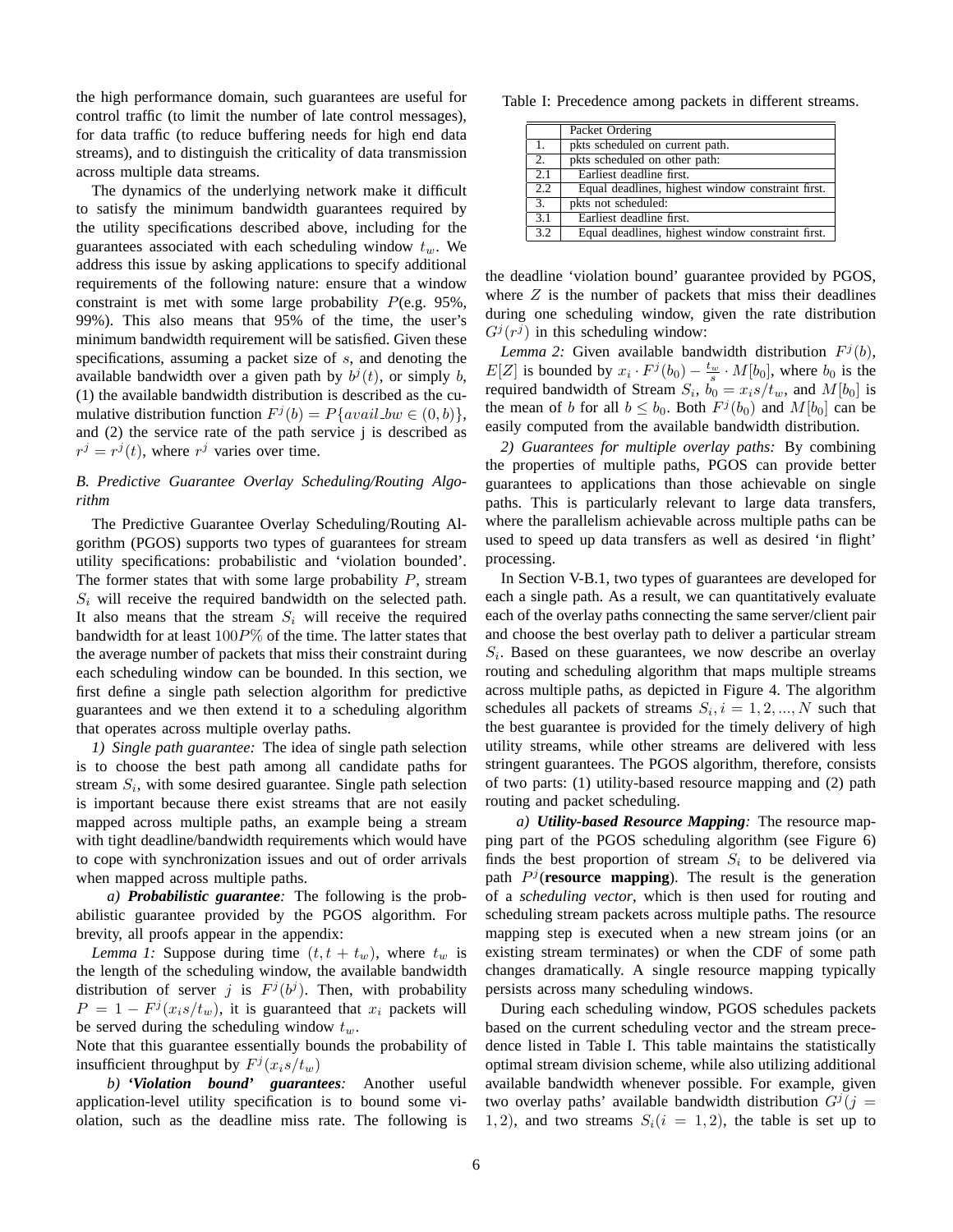

Figure 6: Scheduling Algorithm.

divide each stream  $S_i$  into two sub-streams  $S_i^1 + S_i^2$ , where  $S_i^1$  will be sent via path 1 and  $S_i^2$  will be sent via path 2, such that their required performance guarantees are met. Note that  $S_i^j$  could be a null sub-stream, if necessary. We will send  $S_1^1$ and  $S_2^1$  via path 1, and send  $S_1^2$  and  $S_2^2$  through path 2.

Stream precedence is determined by the probabilities with which different streams' bandwidth requirements must be met. If streams  $S_i$  desire to receive their required bandwidths  $100P_i\%$  of the time, then PGOS first finds the path that can satisfy the requirement of the most important stream (with highest  $P_i$ ), then finds the path for the second most important stream, and so on. If there does not exist a single path that can satisfy stream  $S_i$ 's requirement, then the stream  $S_i$  is divided into multiple parts  $S_i^j$  if this can satisfy stream  $S_i$ 's requirement. If this still fails due to limited bandwidth, an upcall is made to inform the application that it is not possible to schedule this particular stream. The application can reduce its bandwidth requirement (e.g., from 95% to 90%) or try to adjust its behavior to the limited available bandwidth [7].

When a deadline violation bound guarantee is desired, PGOS works in a fashion similar to the probabilistic guarantees described above. When one or multiple streams join, PGOS begins with new stream with the highest deadline guarantee (i.e., with  $Minimum[E[Z_i]]$ ), and attempts to find a path to meet its guarantee. If such a path does not exist, PGOS divides stream  $S_i$ (with  $x_i$  packets) into multiple parts  $S_i^j$ (with  $x_i^j$  packets) such that  $\sum_{j=1}^P E[Z_i^j] \frac{x_i^j}{x_j} \leq E[Z_i]$ , where

 $x_i = \sum_{j=1}^P x_i^j$  and  $x^j = \sum_{i=1}^N x_i^j$ . An alternative approach is to find a feasible division scheme without considering the ordering of  $E[Z_i]$  and solve a mixed integer linear programming problem(MILP). However, this is not desirable since it may divide some important stream (e.g., a control stream) into multiple sub-streams, thereby causing synchronization and delays due to potential packet re-ordering across multiple overlay paths. It is also an N-P hard problem. A detailed analysis of alternative approaches and their comparison are beyond the scope of this paper.

*b) Path Routing and Packet Scheduling:* While it may be computationally complex to find the best possible resource mapping, this fact that does affect fast path PGOS performance. Here, during each scheduling window, PGOS needs to schedule packets according to the resource mappings encoded in scheduling vectors and according to the precedence table (see Table I). The efficient data structures used by PGOS are depicted in Figure 6: the scheduler has a path routing vector  $VP$ , and each path service has one stream scheduling vector  $VS$ . The scheduling vector  $V$  encodes the currently best resource mapping scheme derived by the resource mapping step. The lookup vector  $VP$  is the vector the scheduler uses to switch between the different overlay paths. As derived in the resource mapping step, path j is assigned  $x<sup>j</sup>$  packets, so path j is assigned  $x^j$  virtual deadlines  $D_p[k] = t_w/x^j \cdot (k-1)$ . Virtual deadlines are used to maintain the desired resource mapping proportion. That is,  $VP$  contains the ordering to be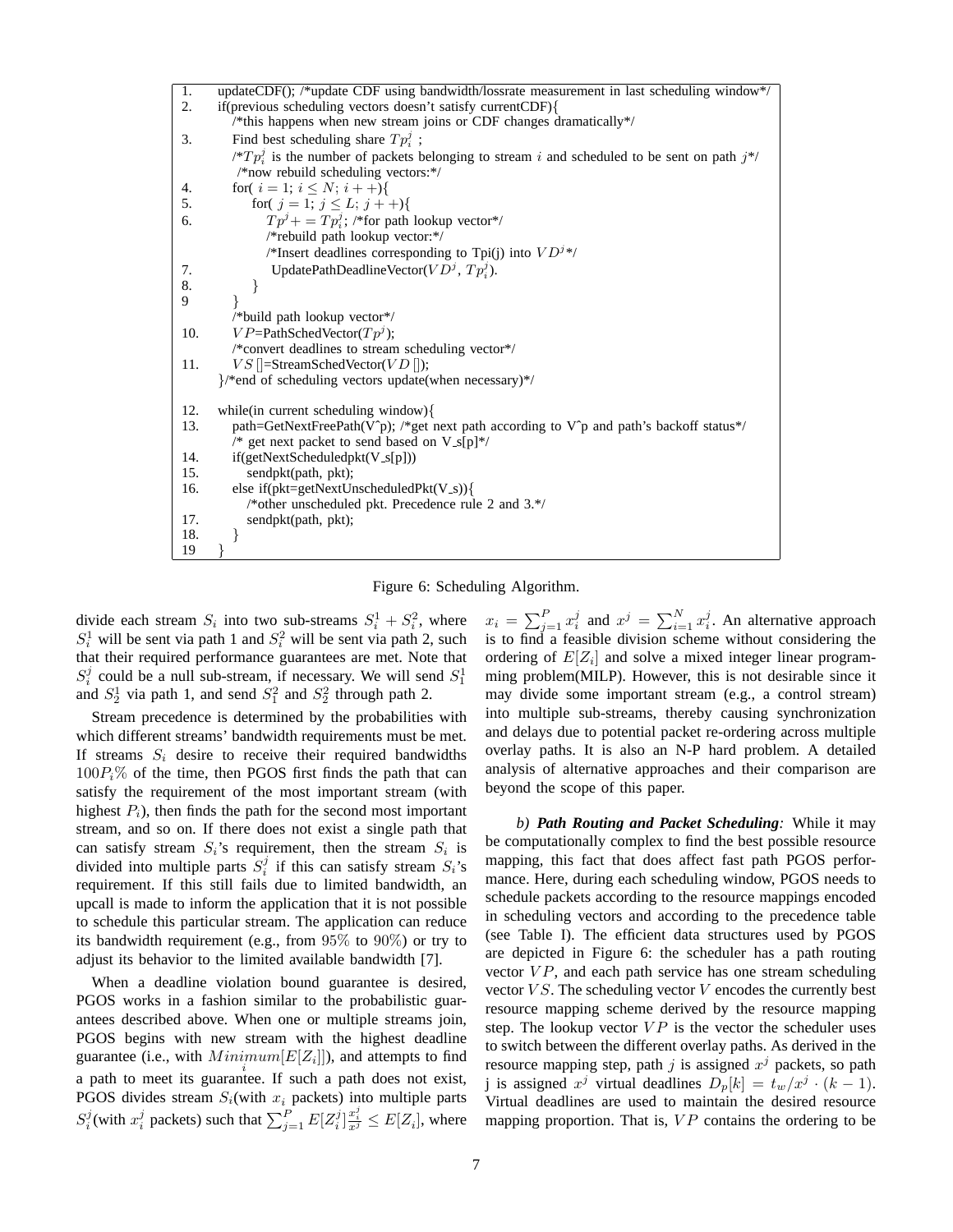used for visiting each path, based on virtual deadlines.

To illustrate, consider a concrete example with two streams and two overlay paths. Stream  $S_1$  has 5 packets in one scheduling window that are mapped to path 1. Stream  $S_2$  has 10 packets in one schedule window, where 4 of them are mapped to path 1, while another 6 packets are mapped to path 2. In this example, path 1 has 9 packets to deliver, and path 2 has 6 packets to deliver. Thus, VP=[1,2,1,2,1,1,2,1,2,1,1,2,1,2,1]. When the scheduler switches between the overlay paths, the path lookup vector ensures that three fifths of the time, it will visit path 1, and two fifths of the time, it will visit path 2. Stated more generally, when the scheduler visits path  $j$ , it uses the stream scheduling lookup vectors  $VS<sup>j</sup>$  to select the streams to which to send packets.  $(VS)$  is essentially a lookup table where each row corresponds to one path). The lookup vectors  $VS<sup>j</sup>$  are based on the deadlines of all of the packets (from multiple streams) to be sent on path  $j$ . In the example, path 1 has nine packets, and the deadlines of these 9 packets are for  $S_1$ ,  $S_2$ ,  $S_1$ ,  $S_2$ ,  $S_1$ ,  $S_2$ ,  $S_1$ ,  $S_2$ , and  $S_1$  respectively. Thus,  $VS^1 = [1, 2, 1, 2, 1, 2, 1, 2, 1, 2, 1].$ 

While using  $VS$  for path mapping, PGOS schedules packets based on both  $VP$  and  $VS$ . That is, once it has selected path  $j$ , PGOS sends packets over it according to  $VS$ . Specifically, it selects a packet to send based on the stream scheduling lookup vector  $VS<sup>j</sup>$  and the precedence table (Table I). First, it sends the packet scheduled on the current path jsome other path that has the earliest deadline. Equal deadlines are broken by the window constraint  $x/y$  (highest window constraint first) and further ties are broken arbitrarily. When all scheduled packets have been sent out and there are still free paths to utilize, PGOS sends out other unscheduled packets according to their deadlines and window constraints. Whenever a path is blocked, the scheduler switches to the next path immediately, in order to best utilize other available resources. Because of the high cost of blocking, timeouts and exponential backoff are used to avoid sending multiple packets to a blocked path.

The following theorem states more precisely the guarantees provided by PGOS:

*Theorem 1:* If there is a feasible schedule for PGOS to deliver streams  $S_i$ ,  $i = 1, 2, ..., N$  over paths  $P^j$ ,  $j = 1, 2, ...L$ during scheduling window  $(t, t+t_w)$ , then stream  $S_i$ 's window constraint will be met with probability  $P_i$ .

#### *C. PGOS Buffer Size Analysis*

By providing stable bandwidth to applications, PGOS also reduces the server buffer size, which is particularly desirable for heavily loaded streaming servers. Further, it reduces the client buffer size required for smooth playback, which is important not only for client delays experienced in real-time streaming, but also to reduce waiting time before playback for stored video streaming. Intuitively, all these are made possible by consistently delivering data from server to client at some required bandwidth, resulting in only a small number of packets delayed in the server buffer or in the network. Formally, considering a single stream's buffers at server and client, let these buffer sizes be  $B_s(t)$  and  $B_r(t)$  respectively, the sending rate at the server side and the playing rate at the client side be  $r_s$  and  $r_p$ , and the network transfer rate be  $r(t)$ . Note that  $r(t)$  is the maximum rate the stream can achieve given background traffic and other competing streams. In addition, the actual rate at the stream is sent out( $r'(t)$ ) is subject to the actual number of packets available during a small time slot  $(t, t+t_w)$ . Thus the actual number of packets sent out during time  $(t, t+t_w)$  is  $MIN{B_s(t^-)} / s + t_w r_s(t), t_w r(t)$ and the actual rate the receiver receives is

$$
r^{'}(t, t + t_w) = MIN\{\frac{B_s(t^{-})}{s\delta} + r_s(t), r(t)\}
$$
 (1)

If the sender buffer is limited to a maximum buffer size  $B_{s \sim MAX}$ , then the value of  $B_s(t)$  at any time  $t + t_w$  is given by:

$$
B_s(t + t_w) = MIN\{(r_s - r'(t))t_w + B_s(t^-), B_{s \dots MAX}\}\quad (2)
$$

If  $B<sub>s</sub>(t)$  is unlimited, then the value of  $B<sub>s</sub>(t)$  at t is given by

$$
B_s(t^-) = \int_0^{t^-} (r_s - r^{'}(t))dt
$$
 (3)

By formalizing this process as a M/G/1 queuing system and using the Pollaczek-Khintchine formula for the average time each packet spends in the queue, the average sender buffer size can be obtained as:

$$
E[B_s(t)] = \frac{r_s^{-2} \cdot E[S^2]}{2(1 - E[S]/r_s)},
$$
\n(4)

where  $S = \frac{1}{r'}$ , and  $E[S^2] = Var(S) + (E[S])^2$ .

From formula 4, it is clear that given two possible paths or scheduling schemes with the same average available bandwidth, the routing/scheduling scheme that minimize the variation of S,  $Var(S)$ , will ensure the minimum average sender buffer size  $E[B<sub>s</sub>(t)]$ . Intuitively, packets are accumulated in the sender buffer when the transfer rate  $r(t)$  is lower than the sending rate  $r_s$ , and PGOS reduces this buffer size by finding the best routing/scheduling scheme that can provide the required sending rate most of the time. When the used sender buffer size is low, it also means that the packets are not delayed in the buffer, and the receiving rate  $r_p$  is close to the sending rate  $r_s$  without bursty transfer, so a minimum number of packets are required to be buffered before playback. In addition, undesirable delays in playback are less possible. In comparison, if we only considered average bandwidth measurement and prediction, without considering the statistical structure of available bandwidth, we cannot distinguish different scheduling schemes leading to different levels of bursty transfer and different server/client buffer size requirements.

### VI. EXPERIMENTAL EVALUATION

This section evaluates IQ-Paths with three types of applications: (1) the SmartPointer system [49] for distributed collaboration and interactive program steering, (2) the GridFTP [14]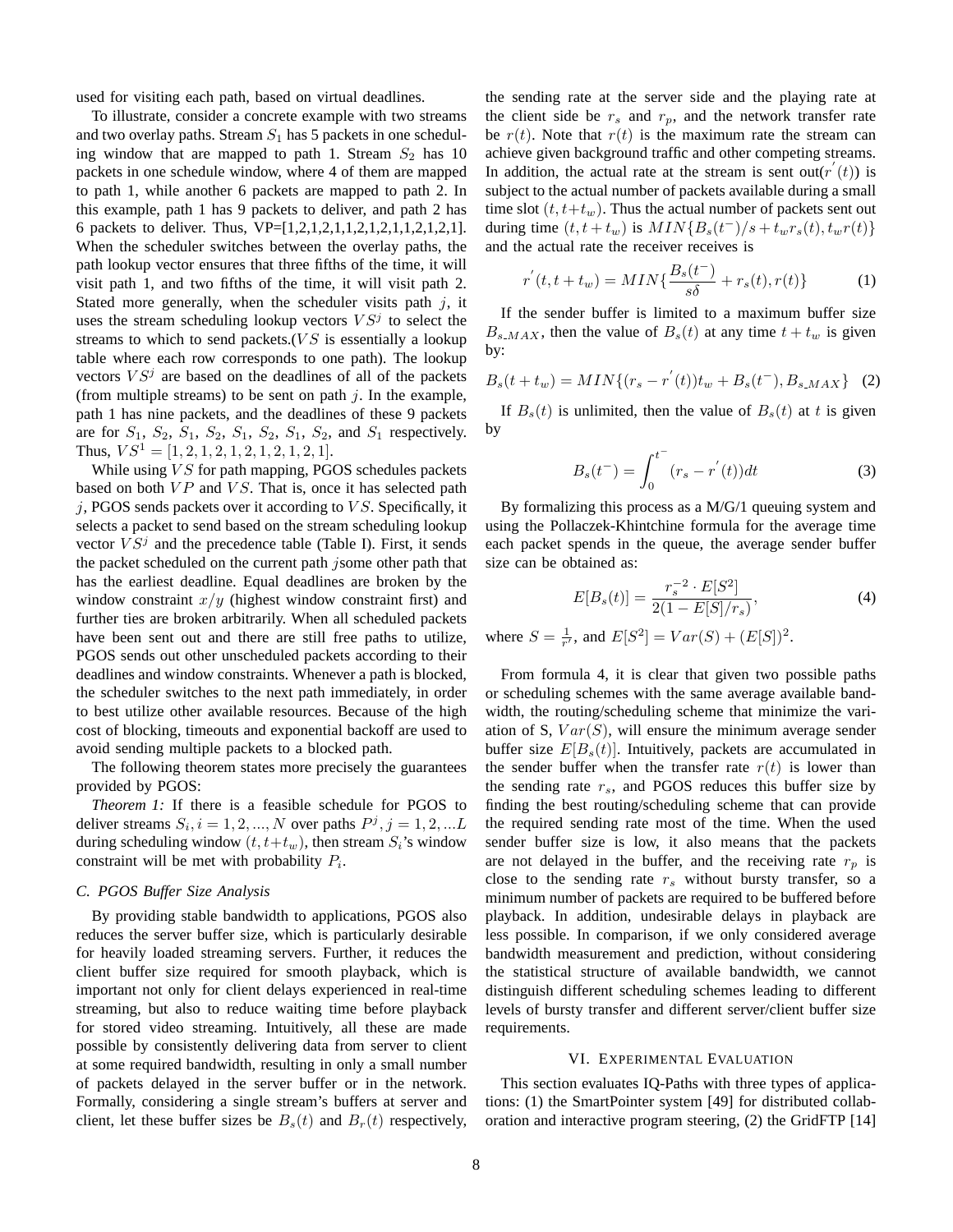implementation for reliable parallel data transmission in wide area networks, and (3) a prototype implementation of MPEG-4 Fine-Grained Scalable video streaming. Our testbed emulates a realistic wide area setting, using the EmuLab facility [25]. NLANR traces are used to inject representative crosstraffic [12].

The first experiment shown below evaluates our methods for statistical prediction of network bandwidth. Next, the PGOS algorithm is used to map application-level data streams across multiple overlay links, and its performance is compared to that of the widely used fair queuing scheduling algorithms (WFQ and MSFQ). We also compare the performance of parallel file transfer using GridFTP vs.  $IQ^{PG}$ -GridFTP, which is our implementation of GridFTP based on the original GridFTP and PGOS.



Figure 7: Bandwidth Prediction.

## *A. Bandwidth Prediction Analysis*

Figure 7 illustrates the results of predicting average bandwidths vs. the statistical predictions used in our approach. Here, we analyze more than 8GB of IP header trace files from the National Laboratory for Applied Network Research (NLANR). The traces were collected at a number of locations of the Abilene (Internet2) and the Auckland networks. The mean prediction error is the average relative error ( $| (predicted value - actual value) / actual value)$ ) of several widely used average bandwidth predictors (i.e., MA, EWMA and SMA). From Figure 7, the common average bandwidth predictors have a roughly 20% of prediction error. Similar error ranges are also reported in [50]. On the contrary, our statistical prediction method (percentile prediction) achieves less than a 4% prediction failure rate. The percentile prediction failure rate is the number of prediction failures divided by the total number of predictions. For these experiments, we first calculate the distribution of N (e.g., 500 and 1000) samples, where each sample is the bandwidth measured in 0.1 to 1 second. Then, since we are particularly interested in whether a path can guarantee certain throughput for 90% of the time (or for 80%, 70%, etc), we find distribution D's 10th percentile as  $X(Mbps)$ , and test whether the next n (n=5 to 10) samples are larger than X. If they are, a successful prediction occurs, and if not, a prediction failure occurs.

From these experiments and for representative distributed applications, we determine two facts. First, in practice, an application is typically less interested in the average bandwidth it receives over a long period than in the fact that it can receive its required bandwidth consistently most of the time. This is precisely the question that is answered by our probabilistic bandwidth prediction methods. Second, such statistical guarantees are easier to make than guarantees on available average bandwidth, because the majority of available bandwidth or maximum throughput on Internet paths is IID [50]. As a result, the exact value of average bandwidth in the near future is hard to predict, but the statistical structure of bandwidth can be predicted well. Simply speaking, if in the last 5 mins., the 10th percentile of bandwidth is 10Mbps, then with a large probability, the bandwidth in the next 1 second will be higher than 10Mbps. The measured low prediction failure rate directly justifies our usage of percentile prediction.



Figure 8: Testbed. The link connecting each pair of nodes is fast ethernet. Cross traffic is injected by Node N-9 to N-14. Overlay routers are placed at Node N-4 and N-5, so that overlay paths and cross traffic paths share the same bottleneck (N-3 to N-5 and N-2 to N-4).

Table II: Importance of choosing the right path to meet servicelevel objectives. '95%' means the 95th percentile point.

|             | Throughput |         | Jitter(ms) |     | Interval(ms) |     |
|-------------|------------|---------|------------|-----|--------------|-----|
|             | 95%        | 99%     | mean       | std | mean         | std |
| Atom-pathb  | 2.4748     | 1.927   | 1.7        | 6.1 | 3.97         | 99  |
| Atom-patha  | 3.2336     | 3.2322  | 0.82       | 1.3 | 3.99         | 09  |
| Bond1-pathb | 17.2284    | 13.0244 | 1.7        | 6.1 | 3.97         | 99  |
| Bond1-patha | 22.0442    | 22.0303 | 0.83       | 1.3 | 3.99         | 0.9 |

#### *B. SmartPointer Experiments*

The PGOS algorithm embedded in the IQ-Paths middleware is used with three applications: the SmartPointer system for distributed collaboration and steering of computational applications, GridFTP, a high-performance and reliable data transfer protocol widely used in the Grid community, and MPEG-4 Fine-Grained Scalable video streaming. We configure an Emulab [25] testbed in which the overlay server N-1 has two overlay paths to reach the client N-6(Figure 8). Background traffic is generated from NLANR traces. The background traffic and data traffic share the common link between N-3 and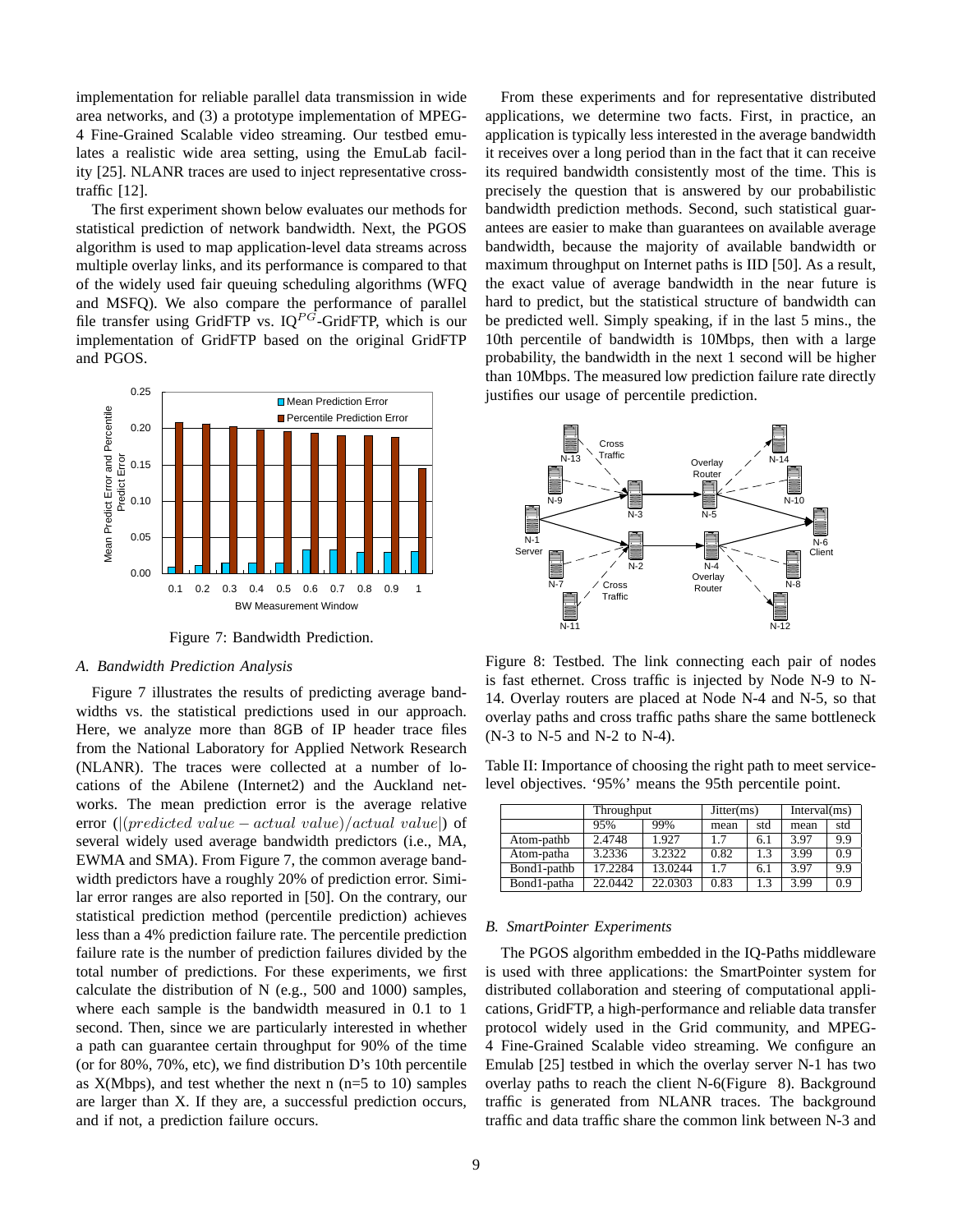

Figure 9: Throughput on each path. Although path A has less mean available bandwidth than path B, it is preferable for streams 'atom' and 'bond1'



Figure 10: Throughput CDF on each path. Bandwidth on path B is more dynamic than bandwidth on path A.

N-5, and the link between N-2 and N-4. All link capacities are 100Mbps, which is the current up-limit of Emulab.

*1) Importance of choosing the right path:* We first evaluate the importance of choosing the 'right' path for an application's data streams. In this evaluation, cross traffic based on trace files obtained from NLANR is injected into two overlay paths. The average available bandwidth on Path B is higher than that on Path A, but it has larger variation compared to Path A. Two streams of the SmartPointer (streams 'Atom' and 'Bond1') are transferred from Node1 to Node6 over either of these two overlay paths. Results are depicted in Figure 9. In this figure, the time series of Atom-PathA and Bond1-PathA are the throughputs of streams Atom and Bond achieved if we utilize Path A, and the time series of Atom-PathB and Bond1-PathB are throughputs achieved by the two streams if we use Path B. Although Path B has higher average bandwidth, its higher variation causes unstable bandwidth with wide fluctuation. The cumulative distributions of the throughput of the two streams over two paths are given in Figure 10. Obviously, Path A can provide much more stable bandwidth than Path B.

The importance of choosing the right path based on the distribution of bandwidths instead of simply average bandwidth is summarized in Table II. If Path A is chosen to transfer the two streams simultaneously, for 91% of the time, the stream Atom can obtain at least its required bandwidth, and for 99% of the time, it can obtain at least 99.7% of its required bandwidth. At the same time, stream Bond1 is able to obtain at least its required bandwidth for 90% of the time and at least 99.69% of its required bandwidth for 99% of the time. For comparison, if we choose path B, which has higher average available bandwidth than Path A, stream Atom can obtain its required bandwidth for only 44% of the time, and for 99% of the time, it can only obtain 59.46% of its required bandwidth. Stream Bond1 can obtain its required bandwidth for only 59% of the time, and for 99% of the time, it can only obtain 58.94% of its required bandwidth. This means that the two streams can't obtain their required bandwidths most of the time. This results in bursty transmission behavior, large queue lengths on the server side, and higher jitter, none of which are desirable for this remote collaboration application. Note that low jitter is particularly important for real-time applications like remote scientific visualization, as it provides smoother data streaming and also reduces total buffering. As shown in Table II, the two streams can achieve much lower average jitter and lower standard deviation in jitter if PathA is chosen instead of PathB (0.82 vs. 1.7 for average jitter and 1.3 vs. 6.1 for standard deviation.)

This experiment demonstrates the importance of assessing the distribution of available bandwidth to meet applicationlevel service requirement vs. assessing average bandwidth values. When we transfer large data volumes, average bandwidth is one important factor, but it is not a sufficient one. Specifically, by using the distribution of available bandwidth, PGOS can find the path to transfer application data that has the best predictive guarantee. We next discuss further improvements in attainable end-to-end bandwidth, by using PGOS to schedule traffic across concurrent network paths.

*2) PGOS evaluation:* The second experiment evaluates PGOS with multi-path message routing and scheduling. The purpose is to see how the algorithm can guarantee some critical stream's required throughput while also providing high throughput to non-critical streams. Consider the SmartPointer server issuing three streams (Atom, Bond1, and Bond2) to remote clients. Streams Atom and Bond1 are data about all atoms and those bonds that are in the observer's immediate graphical view volume, whereas stream Bond2 contains the bonds outside the observer's current view. Therefore, Streams Atom and Bond1 are important and must be delivered in realtime (25 frame/sec) for effective collaboration, but stream Bond2 is less critical (e.g., it may be important when the observer rapidly changes his/her viewing angle.)

Three on-line message transfer algorithms are evaluated and compared to meet this application's needs: (1) transfer all messages over one single path based on normal Fair Queuing (WFQ), (2) transfer messages over two paths with fair queuing, and (3) transfer messages over two paths using the proposed PGOS routing and scheduling algorithm. For (2), we use the multi-server Fair Queuing (MSFQ) algorithm [3]. The input (utility requirements) to PGOS are 3.249Mbps with 95% predictive guarantee for stream Atom and 22.148Mbps with 95% predictive guarantee for stream Bond1.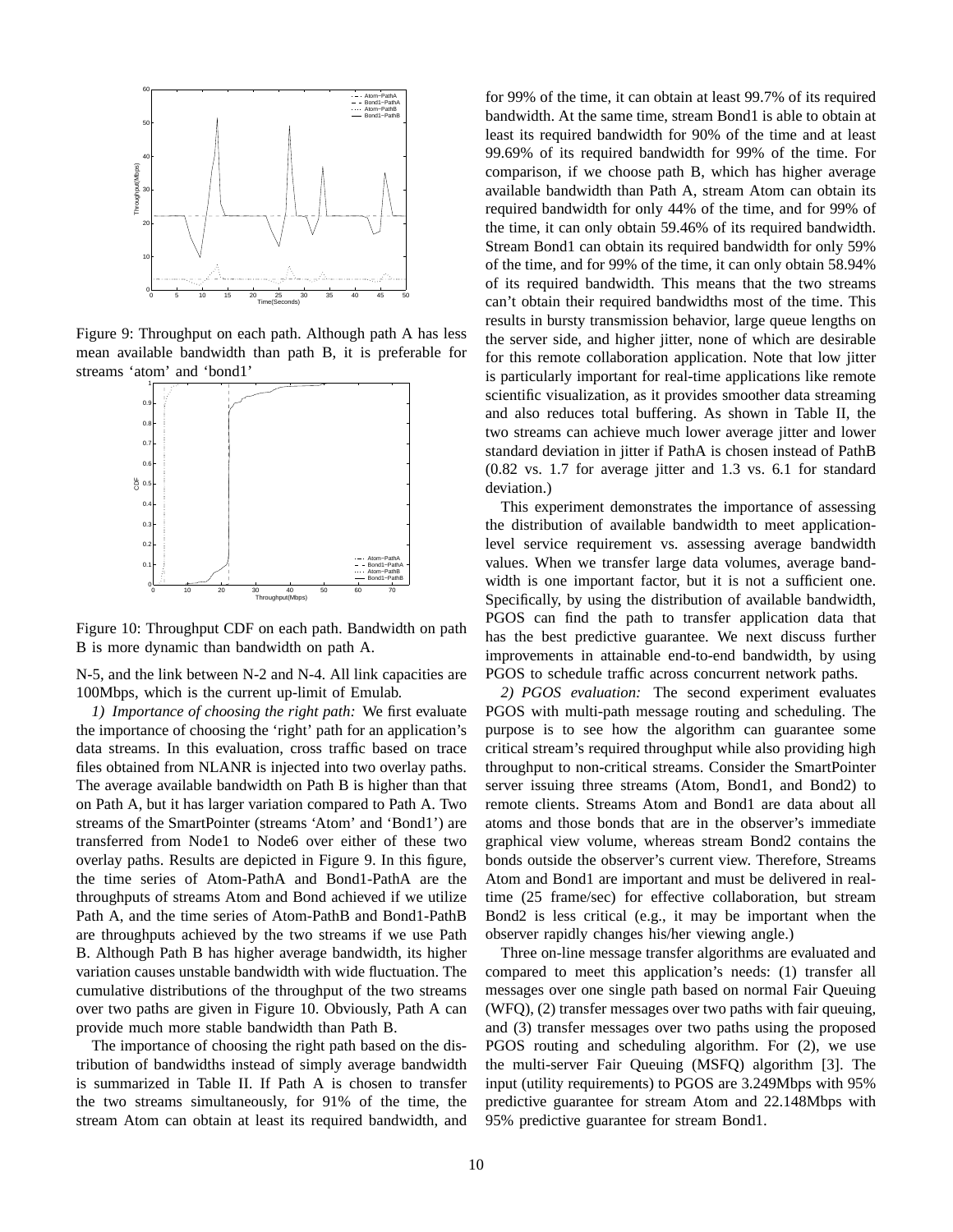



**(a)** Stream 1(Atom): Targeted Throughput: 3.249Mbps



Figure 13: Throughput Achieved by Three Algorithms: Target, Mean, 95% of the time, 99% of the time, and Standard Deviation(represented by the vertical bars).

We also compare these results with a near-optimal off-line algorithm, termed OptSched, which assumes that we know available bandwidth a priori. Although this off-line algorithm cannot be used in practice, it can be used to gauge the absolute performance of PGOS. OptSched operates as follows. First, it maintains a vector of each path's available bandwidth. Second, since it knows future bandwidth a priori, it schedules packets at the beginning of each scheduling window such that the application's requirement of bandwidth can be ensured (e.g., 3.249Mbps for at least 95 percent of the time). Note that even if available bandwidth is known a priori and data is sent at the appropriate rate (e.g., at a speed of 3.249Mbps), the receiving rate could still be slightly less or higher than the sending rate because of competition among multiple flows. OptSched deals with this via a simple feedback control loop:

if the the actual receiving rate is not equal to the required receiving rate in the past, it will send this stream at  $3.249 + \delta$ Mbps, where  $\delta$  is a dynamic variable based on past history. When the previous scheduling window's receiving rate was less than 3.249Mbps,  $\delta$  equals two times of the absolute value of the difference between the receiving rate and 3.249Mbps. If the receiving rate was higher than  $3.249 + \beta Mbps$ , where  $\beta$  is a very small threshold to stabilize this control loop, delta is set to half of the difference between the receiving rate and 3.249Mbps, multiplied by -1. Because this off-line optimal algorithm requires precise clock synchronization of the streaming server, the client, and the server introducing cross traffic, it is evaluated via ns2 simulation.

The results of using these four algorithms are depicted in Figure 11. Figure 11a depicts the throughput of 3 streams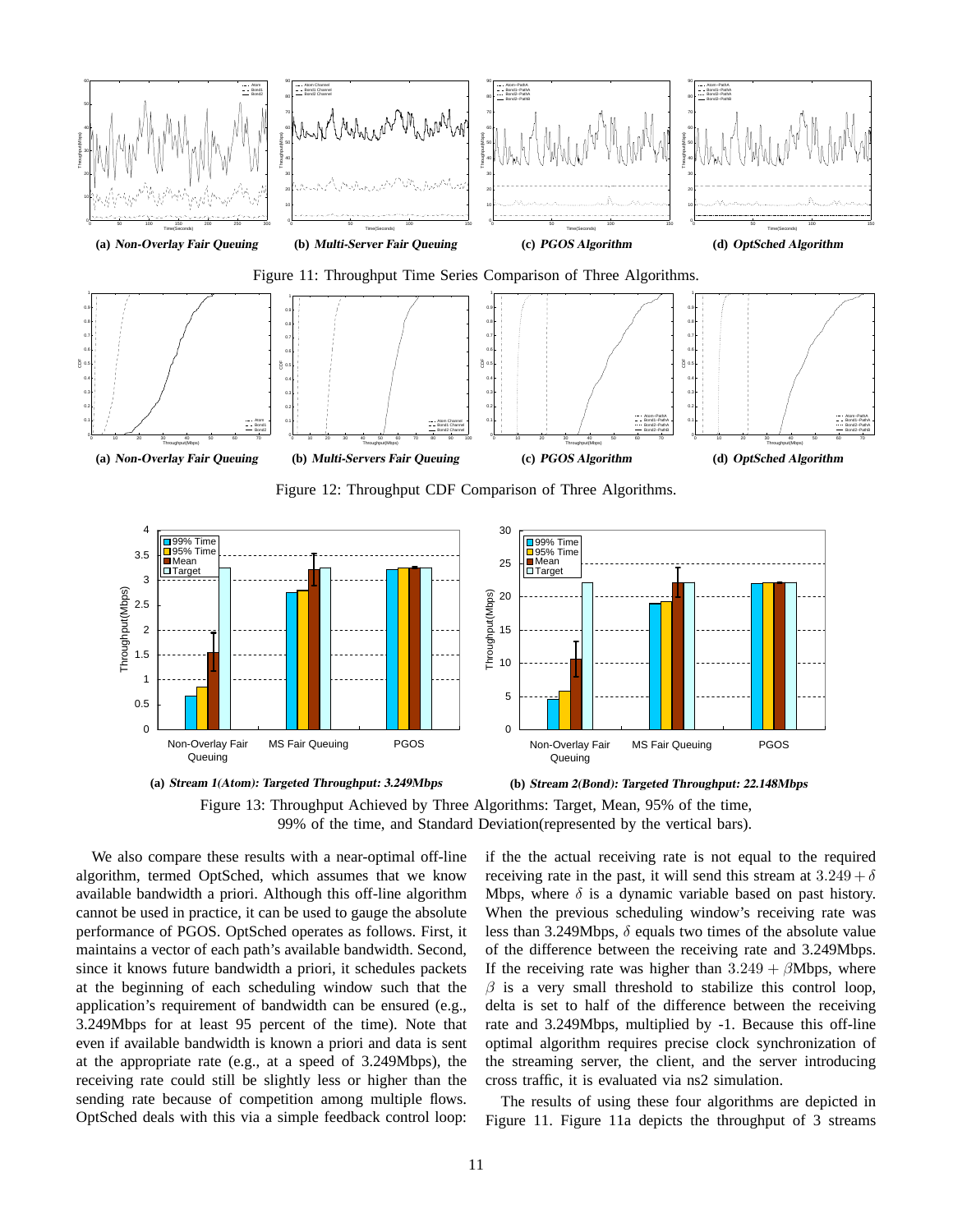attained by the WFQ algorithm on Path A, which has higher available bandwidth than Path B with larger variance. Multi-Server Fair Queuing (MSFQ) can maintain the proportion of throughput shared by the three streams quite well (see Figure 11b), but because of its inaccurate average bandwidth prediction, it fails to provide the required throughput to the two critical streams Atom and Bond1. Both streams exhibit substantial throughput fluctuation. In comparison, the PGOS algorithm successfully provides very stable throughput to these two critical streams. Furthermore, note that in Figure 11c, the throughput of stream Bond2 is not compromised. This stream is divided by PGOS into two substreams (Bond2-PathA and Bond2-PathB), and the average throughput of stream Bond2 is almost the same as that achieved by MSFQ.

The cumulative distributions of throughput of the three streams under the three algorithms are given in Figure 12, and a summarized comparison of these three algorithm appears in Table III. Note that PGOS provides the two critical streams at least 99.5% of their required bandwidth (denoted by 'Target' in Table III) for 95% of the time. MSFQ can only provide about 87% of their required bandwidth for 95% of the time. For example, stream Bond1 requires 22.148Mbps, and the actual 95th percentile of the achieved bandwidth is 22.068Mbps under PGOS, but it is only 19.248Mbps under MSFQ. The standard deviations of bandwidth experienced by the two critical streams appear in Table III and Figure 13. Although stream Bond2 has slightly larger standard deviation with PGOS, the two critical streams Atom and Bond1 experience much lower standard deviations.

Both Fair Queuing and Multi-Server Fair Queuing try to allocate bandwidth in a proportional based manner according to predicted bandwidth, but they require exact values of endto-end bandwidth, which are hard to attain. Further, although both of these two algorithms can successfully maintain the proportion of the bandwidth allocated to multiple streams, they cannot provide specific bandwidth to a particular stream. In comparison, PGOS relaxes the prediction assumption, only asking if we can obtain certain bandwidth with some high probability. This is not only easier to predict, but also directly provides the functionality needed by applications.

All three algorithms experience certain overheads when routing single streams over multiple paths, because of packet reordering and possible delays of head-of-line packets. PGOS reduces this overhead by using a single path for one stream whenever possible, especially for streams with higher priorities. Simply speaking, unlike MSFQ which provides the two critical streams less than required bandwidths when the network is congested and more than required bandwidths when the network is free of congestion, PGOS routes and schedules packets such that the two important streams obtain stable required bandwidths no matter whether or not one path is congested. As a result, the application frame jitter is also reduced from 2.0ms (with MSFQ) to 1.4ms (with PGOS).

In summary, these experiments show that with PGOS routing/scheduling, critical streams' required throughput can be guaranteed most of the time. This is done without compro-

Table III: Routing/Scheduling Algorithms Comparison.

|                                     | Throughput(Mbps) |           |         | Jitter |        |      |
|-------------------------------------|------------------|-----------|---------|--------|--------|------|
|                                     | 95 Perct.        | 99 Perct. | Mean    | Std.   | Target | (ms) |
| Atom                                | 0.846            | 0.672     | 1.5524  | 0.3863 | 3.249  | 5.0  |
| Atom <sup><math>F</math></sup>      | 2.789            | 2.744     | 3.2111  | 0.3273 | 3.249  | 2.0  |
| Atom $P$                            | 3.236            | 3.216     | 3.2487  | 0.0150 | 3.249  | 1.4  |
| Atom <sup><math>\Omega</math></sup> | 3.240            | 3.239     | 3.2489  | 0.0058 | 3.249  | 1.2  |
| Bond1                               | 5.768            | 4.569     | 10.5843 | 2.6348 | 22.148 | 5.0  |
| Bond1 <sup>F</sup>                  | 19.248           | 18.946    | 22.1300 | 2.2321 | 22.148 | 2.0  |
| Bond1 <sup>P</sup>                  | 22.068           | 21.959    | 22.1476 | 0.0790 | 22.148 | 1.4  |
| Bond1 <sup>O</sup>                  | 22.138           | 22.139    | 22.1477 | 0.0273 | 22.148 | 1.3  |
| Bond <sub>2</sub>                   | 18.297           | 14.486    | 33.7021 | 8.3949 | 70.340 | 5.0  |
| Bond2 <sup>F</sup>                  | 52.446           | 51.76     | 59.0786 | 8.0397 | 70.340 | 2.0  |
| Bond2 <sup>P</sup>                  | 45.782           | 45.038    | 59.0588 | 9.5765 | 70.340 | 1.5  |
| Bond2 <sup>O</sup>                  | 45.757           | 45.019    | 59.0583 | 9.5587 | 70.340 | 1.5  |

mising the average throughput experienced by non-critical streams. A case in point in our experiments is non-critical stream Bond2, which still receives almost the same average throughput under PGOS as under MSFQ.



(b)  $IQ^{PG}$ -GridFTP Throughput. Line DT3-All is the throughput achieved by stream DT3(sum of throughput on two paths: DT3-P1 and DT3-P2).

Figure 14: Throughput Achieved by GridFTP and  $IQ^{PG}$ -GridFTP

## *C. GridFTP Experiments*

GridFTP [14] is widely accepted as one of the common data transfer services available for high performance applications. One important extension to the FTP protocol implemented in GridFTP is its support for parallel data-transfer. The GridFTP standard represents this functionality by supporting SPAS (Striped Passive)/SPOR(Striped Data Port) instructions to establish multiple data connections. Parallel file transfer then occurs using the parallelism options (like parallel-opts, layout-opts) to the RETR (Retrieve) command. These options essentially determine the number of parallel connections to be established and the layout with which the data is to be distributed across these connections.

In this subsection, we present our experiences with  $IQ^{PG}$ -GridFTP, which strengthens our previous work [7] by including support for PGOS-enabled parallel file transfers. The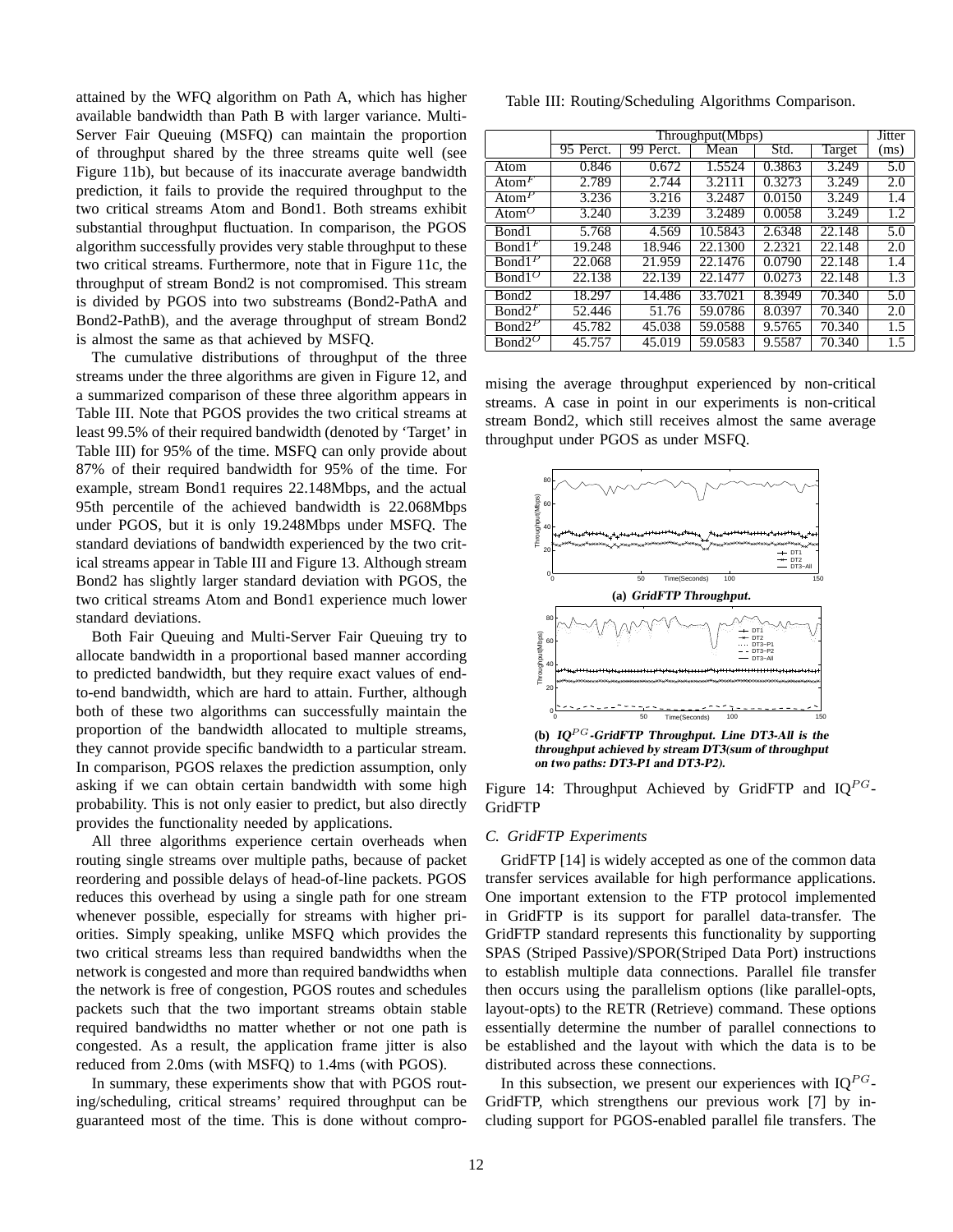

(b)  $IQ^{PG}$ -GridFTP Throughput CDF.

Figure 15: GridFTP and  $IO^{PG}$ -GridFTP Throughput CDF Comparison

| Stream           |        | Throughput(Mbps) |         |        |
|------------------|--------|------------------|---------|--------|
| Name             | Target | 95 Perct.        | Mean    | Std.   |
| $DT1^O$          | 34.56  | 31.431           | 33.9411 | 1.4297 |
| $DT1^P$          | 34.56  | 33.869           | 34.5505 | 0.4040 |
| $DT2^O$          | 25.60  | 23.282           | 25.1415 | 1.0590 |
| $DT2^P$          | 25.60  | 25.094           | 25.5990 | 0.2993 |
| DT3 <sup>O</sup> | 76.80  | 69.393           | 75.4246 | 3.1770 |
| $DT3^P$          | 76.80  | 65.287           | 74.3577 | 4.7668 |

Table IV: GridFTP.

 $IQ^{PG}$ -GridFTP implementation generalizes the publicly available wu-ftpd [16] server to support the GridFTP protocol extensions for parallel transfers and implements the Partitioned and Blocked data layout options to distribute file contents across the connections in addition to the PGOS layout. A partitioned data layout is one where contiguous chunks of file are distributed evenly across all the connections for transfer, while a blocked data layout is one where data blocks (each of size block-size) are distributed in a round-robin fashion.

We use a climate database in our experiment as simulation of the Earth System Grid II [13]. Each record in this database has three data components: (1) the numeric data (approximately 172.8KB and denoted by 'DT1'), and (2) and (3) are low resolution images (128KB, and denoted by 'DT2') and high resolution images (384KB, and denoted by 'DT3'), respectively. GridFTP and  $IQ^{PG}$ -GridFTP are configured to concurrently transfer file records across two TCP connections over two overlay paths. For such transfers, we want to ensure that the numeric data and low resolution images receive their required bandwidths of at least 25 records/second for realtime data streaming. In addition, we also want to fully utilize bandwidth to transfer high-resolution data.

Experimental results are depicted in Figures 14 and 15. From these measurements, it is apparent that  $IQ^{PG}$ -GridFTP can ensure that the streams DT1 and DT2 receive their required bandwidths consistently, while stream DT3 is transferred as fast as possible. In comparison, standard GridFTP splits the dataset into blocks allocated to the multiple connections for transfer, but when the available bandwidth of any path is low, all types of data have to compete with each other. This causes the important data streams to not receive their required bandwidths during these periods. Specifically, consider the two curves for DT1 and DT2 in Figure 14a, which have much wider fluctuations compared to curves DT1 and DT2 in Figure 14b. Quantitatively, stream DT1 achieves 33.94Mbps average throughput using GridFTP with a large standard deviation (1.4297), while using  $IQ^{PG}$ -GridFTP, it achieves 34.55Mbps average throughput with a small standard deviation (0.4040). Similar results are observed for stream DT2. Note that here the network can provide almost the total throughput required by the application. If the network cannot provide such throughput, then the two streams DT1 and DT2 obtain even less bandwidth using GridFTP, as they have to compete with stream DT3 for the same limited bandwidth. In summary, with PGOS,  $IQ^{PG}$ -GridFTP can protect more important streams from competing with other less important streams, while also scheduling less important streams to be delivered when there exists sufficient bandwidth. Applications have full control over deciding how much bandwidth will be allocated for a particular stream and what kind of guarantee is for each stream.

#### *D. Multimedia Streaming Experiments*

Video and audio streaming over the Internet are known to be important applications. Because the dynamic behavior of the Internet makes it difficult to provide consistently good quality of streaming video/audio, layered coding and multiple description (MD) provide layers of encoded video. Both layered and MD coding can leverage the QoS enhancements offered by PGOS, and in this section, we evaluate the performance of PGOS used with MPEG-4 Fine-Grained Scalable (MPEG-4 FGS) layered video coding [1].

The MPEG-4 FGS framework consists of a base layer and one or two enhancement layer. The base layer is generated by motion estimation/motion compensation and entropy coding with fixed quantization step size. The SNR FGS enhancement layer adds DCT coefficients with reduced quantization step size and leads to more accurate DCT coefficients and higher video quality. The Temporal FGS enhancement layer improves temporal resolution by providing a higher frame rate and smooth motion. The base layer is the most important set of data, and its bandwidth requirement should be consistently provided for smooth playback. Receivers can subscribe to as many enhancement layers as possible to maximum video quality, but these layers are less important and may be dropped at when there in insufficient available bandwidth.

The base layer and the enhancement layer require 1.4820Mbps and 11.2901Mbps average bandwidths, respectively. Since encoded video exhibits variable throughput, the input parameter for PGOS is a 95% prediction guarantee of 1.22Mbps for the base layer, which corresponds roughly the 95 percentile of the actual bitrate of the base layer. There is no requirement for the enhancement layer, i.e., we would like to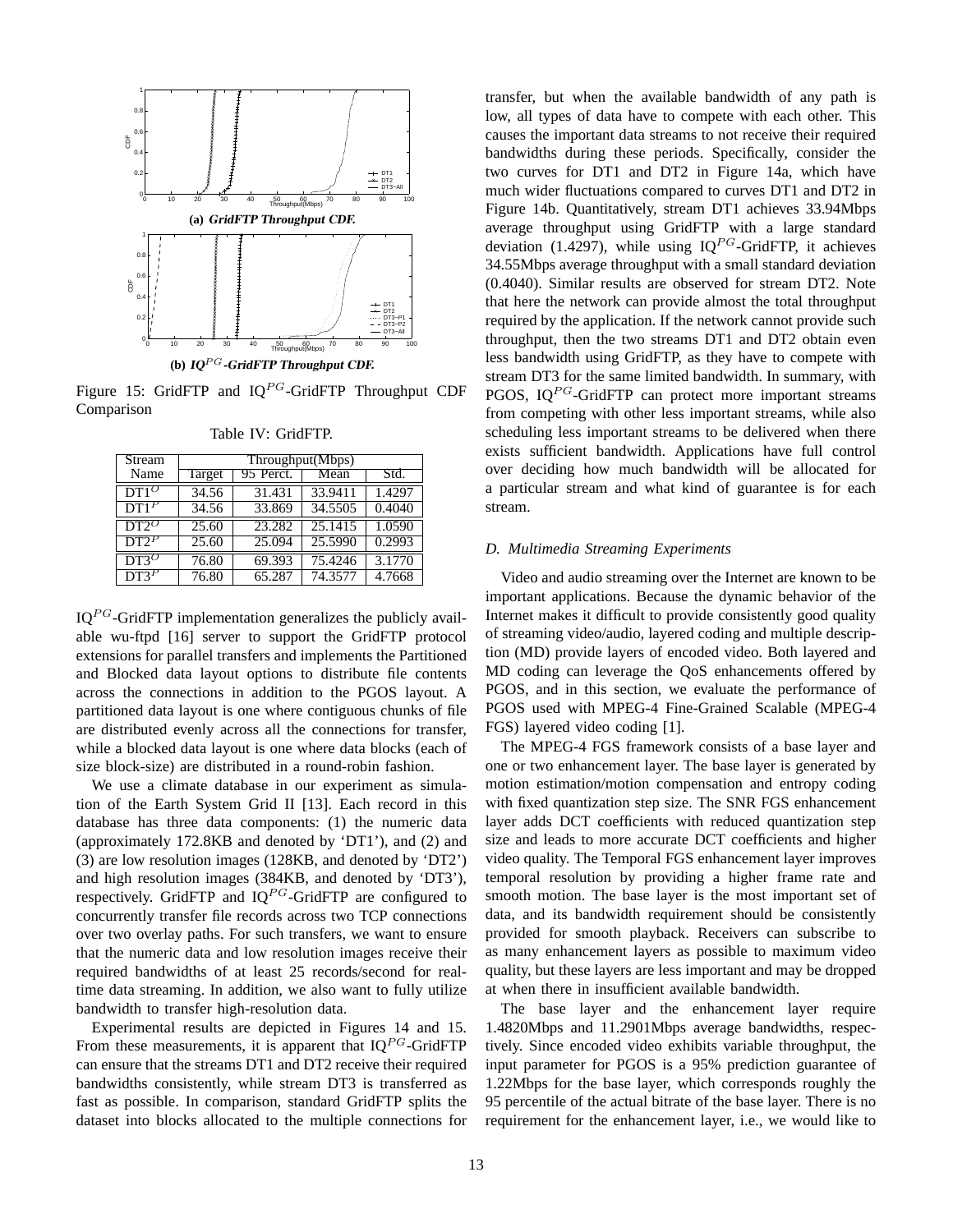transmit the enhancement layer using the remaining available bandwidth.



Figure 16: Throughput Time Series of MSFQ and PGOS Algorithms.



Figure 17: Throughput CDF Comparison of Three Algorithms.

Experimental results appear in Figures 16 and Figures 17. In Figure 16, the thick red line is the bandwidth of the encoded base layer, and the solid black line is the delivered bandwidth of the base layer. Comparing these two graphs, PGOS can deliver about the bandwidth required by the base layer. In comparison, since mean bandwidth cannot be predicted well, with MSFQ, for some time, the achieved bandwidth of the base layer is significantly less than the required video bitrate. More precisely, PGOS provides 1.20Mbps for 95 percent of the time while MSFQ provides only 0.81Mbps for 95 percent of the time (see Table V). Further, PGOS provides at least 1.22Mbps for 93 percent of time which is very close to our bandwidth guarantee requirement (i.e., at least 1.22Mbps for 95 percent of the time). In comparison, MSFQ provides at least the required bandwidth for only 78 percent of the time.

Table V: MPEG-4 FGS.

|                                      |           | Throughput(Mbps) |           |
|--------------------------------------|-----------|------------------|-----------|
|                                      | 95 Perct. | Mean             | Avg. Req. |
| Base Layer <sup><math>F</math></sup> | 0.81722   | 1.3693           | 1.4820    |
| Base Layer <sup><math>P</math></sup> | 1.2026    | 1.4761           | 1.4820    |
| Enh. Layer <sup><math>F</math></sup> | 6.5250    | 10.7690          | 11.2901   |
| Enh. Layer <sup><math>P</math></sup> | 6.2931    | 10.3910          | 11.2901   |

#### VII. CONCLUSIONS AND FUTURE WORK

This paper presents IQ-Paths, a data streaming middleware that uses overlay networks to better serve the needs of distributed applications running on wide area networks. IQ-Paths employs statistical methods to provide to applications predictive guarantees for the bandwidths available to them from the underlying network, for all paths in the overlay connecting data sources to sinks. In addition, its PGOS scheduling algorithm both suitably routes packets across overlay paths and schedules them across single and multiple (concurrent) paths, coupling parallelism in data transfer with statistical bandwidth guarantees.

The statistical prediction technique used in IQ-Paths not only measures average available bandwidth, but also captures the dynamic or noisy nature of the bandwidth available on overlay paths. As a result, IQ-Paths can provide to applications both probabilistic and 'bounded violation' delivery guarantees. The former state that with some large probability  $P$ , stream  $S_i$  will receive the required bandwidth on the selected path. The latter state that the average number of messages that violate some constraint (e.g., miss their deadlines) during each scheduling window is bounded.

This paper uses IQ-Paths to meet the needs of three representative distributed applications: (1) the SmartPointer realtime collaboration system, (2) multimedia data streaming, and (3) GridFTP. The integration of IQ-Paths into these applications is facilitated by its design as a 'model-neutral' data streaming layer underlying the application-specific communication models offered by higher middleware layers, including the publish/subscribe model used by SmartPointer, the simple data transfer model used by GridFTP, and the data streaming model used by the multimedia application.

Several extensions of the proposed IQ-Paths framework are of future interest. The path characteristics collected by IQ-Paths can benefit not only the applications shown in this paper, but may also be used by other multimedia or high performance data transfer methods. In addition, it would be interesting to extend this work to content delivery systems that use overlay multicast techniques. For enterprise applications, our current research is developing runtime methods for fault tolerance. Here, an intersting use of IQ-Paths is to differentiate data traffic required for replication from other traffic, perhaps dynamically varying reliability/performance tradeoffs with selective replication techniques. Another interesting topic is to use IQ-Paths to isolate the effects of fault tolerance or recovery traffic from regular data traffic, perhaps to avoid the additional disturbances arising during recovery. Finally,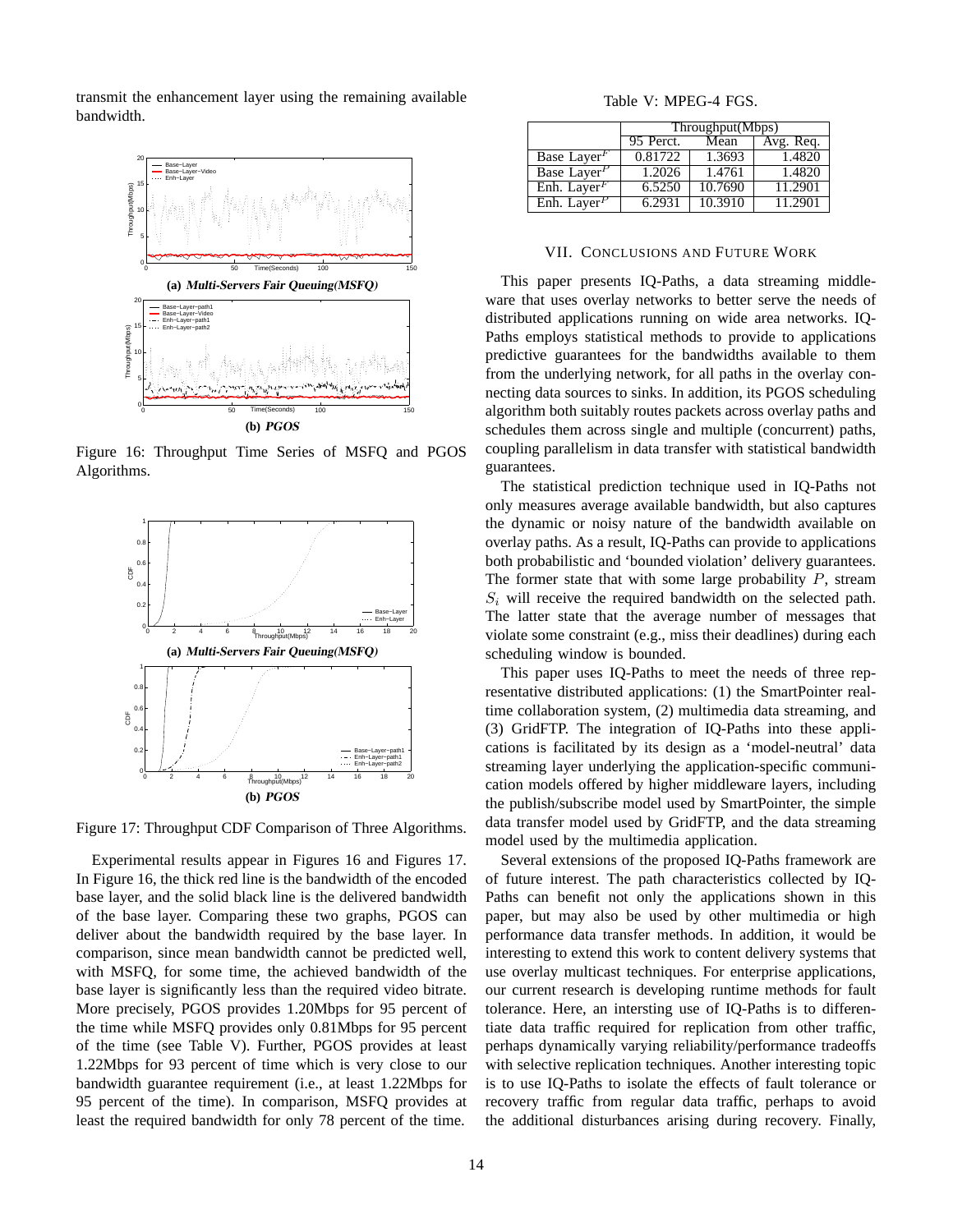we will generalize to additional service objectives, such as message loss rate service guarantees.

#### VIII. ACKNOWLEDGEMENTS

We gratefully acknowledge input from Constantinos Dovrolis on the methods for network bandwidth measurement and packet scheduling used and developed for this paper.

#### REFERENCES

- [1] I. 14496-2/FPDAM4. Coding of audio-visual objects, part-2 visual, amedment 4: Streaming video profile, July 2000.
- [2] D. G. Andersen, A. C. Snoeren, and H. Balakrishnan. Best-Path vs. Multi-Path Overlay Routin. In *proc. of IMC*, 2003.
- [3] J. M. Blanquer and B. Ozden. Fair queuing for aggregated multiple links. In *Proc. of ACM SIGCOMM*, 2001.
- [4] S. Brin and L. Page. The anatomy of a large-scale hypertextual Web search engine. *Computer Networks and ISDN Systems*, 30(1–7):107– 117, 1998.
- [5] J. W. Byers, J. Considine, and M. Mitzenmacher. Informed Content Delivery Across Adaptive Overlay Networks . *IEEE/ACM Transactions in Networking*, 2004.
- [6] Z. Cai, G. Eisenhauer, Q. He, V. Kumar, K. Schwan, and M. Wolf. IQ-Services: Network-Aware Middleware for Interactive Large-Data Applications. In *Proc. of MGC*, 2004.
- [7] Z. Cai, G. Eisenhauer, Q. He, V. Kumar, K. Schwan, and M. Wolf. Iq-services: Network-aware middleware for interactive large-data applications. *Concurrency & Computation. Practice and Exprience Journal*, 2005.
- [8] Y. Chu, S. Rao, S. Seshan, and H. Zhang. Enabling conferencing applications on the internet using an overlay muilticast architecture. *Proc. of SIGCOMM*, 2001.
- [9] B. Chun, D. Culler, T. Roscoe, A. Bavier, L. Peterson, M. Wawrzoniak, and M. Bowmant. Planetlab: An overlay testbed for broad-coverage services. *ACM Computer Communication Review*, 33(3), July 2003.
- [10] DOE. UltraScience Net. http://www.csm.ornl.gov/ ultranet/.
- [11] W.-C. Feng and J. Rexford. Performance evaluation of smoothing algorithms for transmitting prerecorded variable-bit-rate video. *IEEE Trans. on Multimedia*, Sept 1999.
- [12] N. L. for Applied Network Research". Internet measurement and Internet analysis. http://moat.nlanr.net/.
- [13] I. Foster, E. Alpert, A. Chervenak, B. Drach, C. Kesselman, V. Nefedova, Middleton, S. D., A. A., Sim, and D. Williams. The Earth System Grid II: Turning Climate Datasets Into Community Resources. In *Annual Meeting of the American Meteorological Society*, 2002.
- [14] Globus. GridFTP. http://www-fp.globus.org/datagrid/ gridftp.html.
- [15] F. B. Greg Eisenhauer and K. Schwan. Event Services for High Performance Computing. In *Proc. of High Performance Distributed Computing*, 2000.
- [16] W. D. Group. WU-FTP. http://www.wu-ftpd.org.
- [17] N. Hu and P. Steenkiste. Evaluation and characterization of available bandwidth probing techniques. *IEEE Journal on Selected Areas in Communications*, Aug. 2003.
- [18] M. Karlsson and C. Karamanolis. Choosing Replica Placement Heuristics for Wide-Area Systems. In *proc. of ICDCS*, 2004.
- [19] T. Kim and M. Ammar. Optimal Quality Adaptation for MPEG-4 Fine-Grained Scalable Video. In *Proc. of IEEE INFOCOM*, Apr. 2003.
- [20] C. Krasic, K. Li, and J. Walpole. The Case for Streaming Multimedia with TCP. *Lecture Notes in Computer Science*, 2158, 2001.
- [21] V. Kumar, B. F. Cooper, Z. Cai, G. Eisenhauer, and K. Schwan. Resource-Aware Distributed Stream Management using Dynamic Overlays. In *Proc. of ICDCS*, 2005.
- [22] V. Kumar, B. F. Cooper, Z. Cai, G. E. B. Seshasayee, P. Widener, and K. Schwan. A Self-Adaptive Infrastructure for Composing and Managing Distributed Information Flows. In *submitted to Eurosys-2006*, 2005.
- [23] V. Kumar, B. F. Cooper, and K. Schwan. Distributed Stream Management using Utility-Driven Seld-Adaptive Middleware. In *proc. of IEEE International Conference on Autonomic Computing*, 2005.
- [24] N. LambdaRail. http://www.nlr.net/.
- [25] J. Lepreau and et. al. The Utah Network Testbed. http://www. emulab.net/. University of Utah.
- [26] B. Li and K. Nahrstedt. A control-based middleware framework for quality of service adaptations. *IEEE Journal on Selected Areas in Communications, Special Issue on Service Enabling Platforms*, Sept. 1999.
- [27] G. M. Mair. Telepresence The Technology and Its Economic and Social Implications. In *Proc. of IEEE International Symposium on Technology and Society*, 1997.
- [28] P. Mehra. Information, The Final Frontier. In *proc. of High Performance Interconnects for Distributed Computing Workshop(in conjunction with the 14th International Symposium on High Performance Distributed Computing)*, 2005.
- [29] M.Jain and C. Dovrolis. End-to-End Available Bandwidth: Measurement methodology, Dynamics, and Relation with TCP Throughput. In *Proc. of ACM SIGCOMM*, Aug. 2002.
- [30] M.Jain and C. Dovrolis. End-to-end Estimation of the Available Bandwidth Variation Range. In *Proc. of ACM SIGMETRICS*, June 2005.
- [31] A. Nakao, L. Peterson, and A. Bavierr. A Routing Underlay for Overlay Networks. In *Proc. of ACM SIGCOMM*, 2003.
- [32] NASA. Using XML and Java for Telescope and Instrumentation Control. In *Proc. of SPIE Advanced Telescope and Instrumentation Control Software*, 2000.
- [33] R. K. Rajendran and D. Rubenstein. Optimizing the Quality of Scalable Video Streams on P2P Networks. In *proc. of IEEE Globecom 2004*, 2004.
- [34] N. S. V. Rao. Overlay Networks of In-Situ Instruments for Probabilistic Guarantees on Message Delays in Wide-Area Networks. *IEEE Journal on Selected Areas of Communications*, 22(1), 2004.
- [35] N. S. V. Rao, S. Radhakrishnan, and B. Y. Cheol. NetLets: Measurementbased Routing for End-to-End Performance over the Internet. In *Proc. of International Conference on Networking*, 2001.
- [36] P. Ratanchandani and R. Kravets. A Hybrid Approach for Internet Connectivity for Mobile Ad Hoc Networks. In *Proc. of IEEE WCNC*, 2003.
- [37] R. Rejaie, M. Handley, and D. Estrin. Quality Adaptation for Congestion Controlled Playback Video over the Internet. In *Proc. of ACM SIGCOMM*, 1999.
- [38] R. Rejaie, M. Handley, H. Yu, and D. Estrin. Proxy Caching Mechanism for Multimedia Playback Streams in the Internet. In *proc. 4th International Web Caching Workshop*, 1999.
- [39] D. Rubenstein, J. Kurose, and D. Towsley. Detecting shared congestion of flows via end-to-end measurement. *IEEE/ACM Transactions on Networking*, 10(3), June 2002.
- [40] N. Spring, R. Mahajan, and D. Wetherall. Measuring ISP Topologies with Rocketfuel. In *Proc. of ACM SIGCOMM*, 2002.
- [41] N. Spring, D. Wetherall, and T. Anderson. Reverse-Engineering the Internet. In *proc. of HotNets-II*, 2003.
- [42] L. Subramanian, I. Stoica, H. Balakrishnan, and R. Katz. OverQoS: An Overlay Based Architecture for Enhancing Internet QoS. In *Proc. of 1st Symposium on Networked Systems Design and Implementation(NSDI)*, Mar. 2004.
- [43] J. Vetter and K. Schwan. Techniques for High-Performance Computational Steering. *IEEE Concurrency*, 7(4), 1999.
- [44] J. Walpole, R. Koster, S. Cen, C. Cowan, D. Maier, D. McNamee, C. Pu, D. Steere, and L. Yu. A Player for Adaptive MPEG Video Streaming Over The Internet. In *Proc. of SPIE Applied Imagery Pattern Recognition Workshop*, Washington, DC, Oct. 1997.
- [45] R. F. Walters, B. B. Douglas, T. C. Leamy, and W. Yaksick. RC (Remote Collaboration): A Tool for Multimedia, Multilingual Collaboration, 2000.
- [46] R. West and C. Poellabauer. Analysis of a Window-Constrained Scheduler for Real-Time and Best-Effort Packet Streams. In *Proc. of IEEE Real-Time Systems Symposium*, 2000.
- [47] R. West and K. Schwan. Quality Events: A Flexible Mechanism for Quality of Service Management. In *Proc. of RTAS*, 2001.
- [48] Y. Wiseman and K. Schwan. Efficient End to End Data Exchange Using Configurable Compression. In *Proc. of ICDCS*, Mar. 2004.
- [49] M. Wolf, Z. Cai, W. Huang, and K. Schwan. Smart Pointers: Personalized Scientific Data Portals in Your Hand. In *Proc. of IEEE/ACM Supercomputing Conference*, Nov. 2002.
- [50] Y. Zhang, N. Duffield, V. Paxson, and S. Shenker. On the Constancy of Internet Path Properties. In *Proc. of the ACM SIGCOMM Internet Measurement Workshop*, Nov. 2001.